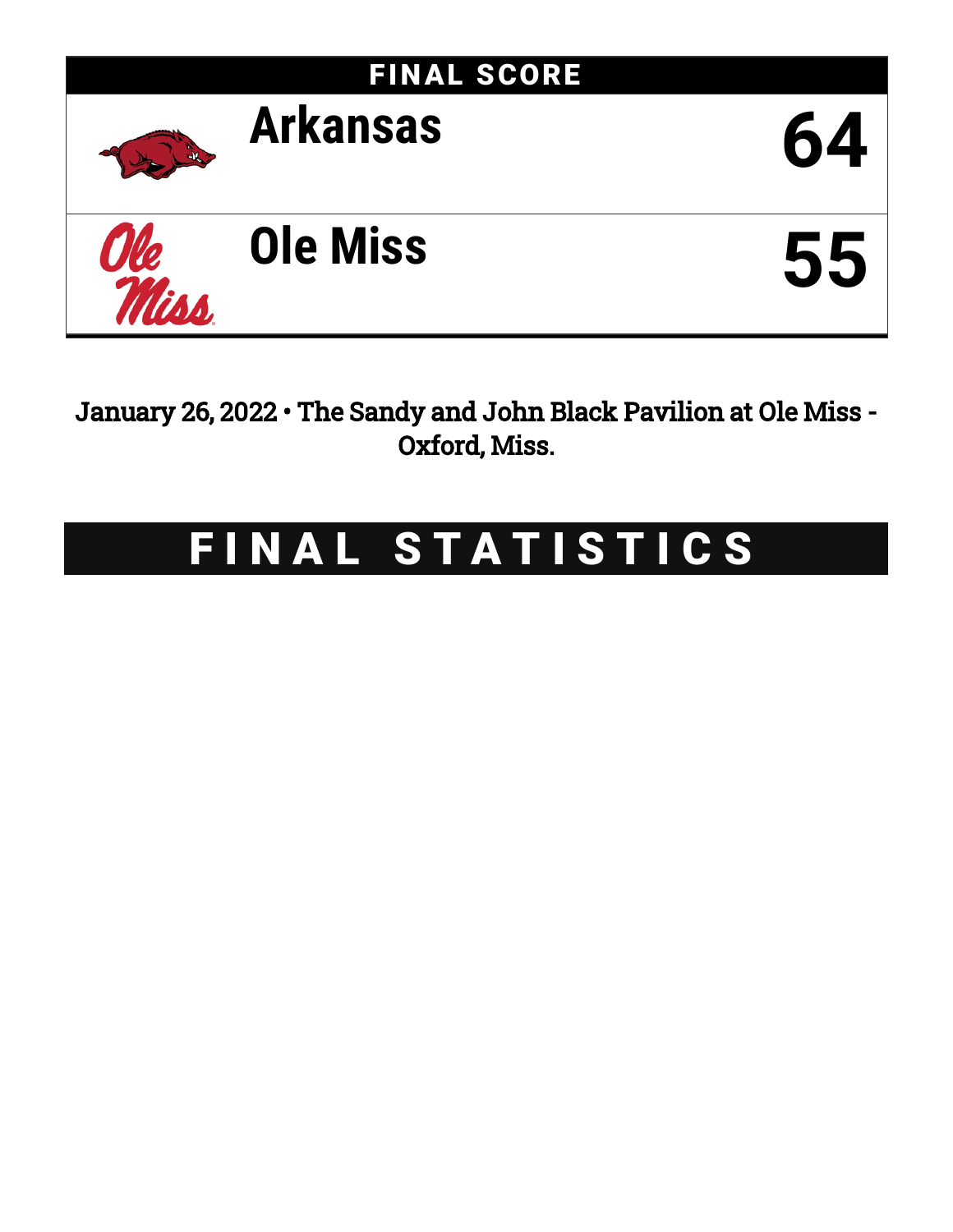# **Official Box Score Arkansas vs Ole Miss Game Totals -- Final Statistics January 26, 2022 at The Sandy and John Black Pavilion at Ole Miss - Oxford, Miss.**



# **Arkansas 64**

| No. | Player                  | S  | Pts           | FG        | 3FG      | FТ       | OR             | <b>DR</b> | TR       | PF           | A        | TO.           | <b>B</b> lk  | Stl      | Min   | $+/-$          |
|-----|-------------------------|----|---------------|-----------|----------|----------|----------------|-----------|----------|--------------|----------|---------------|--------------|----------|-------|----------------|
| 00  | <b>UMUDE, STANLEY</b>   | G  | 0             | $0 - 4$   | $0 - 1$  | $0 - 0$  | 0              | 2         | 2        | 2            | 0        | 0             | $\Omega$     | 2        | 19    | $\overline{7}$ |
| 01  | NOTAE, JD               | G  | 25            | $10 - 23$ | $4 - 10$ | $1 - 2$  | 0              | 3         | 3        | 2            | 5        | 5             | $\Omega$     | 1        | 38    | 9              |
| 03  | <b>WADE, TREY</b>       | F. | 12            | $5 - 5$   | $2 - 2$  | $0 - 1$  |                | 4         | 5        | 4            | 4        | $\Omega$      |              | $\Omega$ | 40    | 9              |
| 05  | TONEY, AU'DIESE         | G  | 7             | $2 - 5$   | $0 - 1$  | $3 - 4$  | $\mathbf{0}$   | 5         | 5        | $\mathbf{0}$ | 1        | 2             | $\Omega$     | 1.       | 37    | 12             |
| 10  | <b>WILLIAMS, JAYLIN</b> | F. | 18            | $6 - 10$  | $2 - 3$  | $4 - 5$  |                | 7         | 8        | 1            | 3        | 4             | 3            | 2        | 36    | 8              |
| 04  | DAVIS, DAVONTE          | G  | $\Omega$      | $0 - 2$   | $0 - 1$  | $0 - 0$  | $\Omega$       | 1         | 1        | 3            | 3        | $\mathcal{P}$ | $\Omega$     | $\Omega$ | -23   | $-1$           |
| 11  | LYKES, CHRIS            | G  | $\Omega$      | $0 - 0$   | $0 - 0$  | $0 - 0$  | $\Omega$       | 0         | $\Omega$ | $\Omega$     | $\Omega$ | 1             | $\Omega$     | $\Omega$ | -1    | $-2$           |
| 20  | <b>JOHNSON, KAMANI</b>  | F. | $\mathcal{P}$ | $1 - 1$   | $0 - 0$  | $0 - 0$  | 1              | 2         | 3        | 2            | $\Omega$ | $\Omega$      | $\mathbf{1}$ | $\Omega$ | -8    | -3             |
|     | <b>TEAM</b>             |    |               |           |          |          | 1              | 3         | 4        | $\mathbf 0$  |          | $\mathbf{0}$  |              |          |       |                |
|     | <b>TOTALS</b>           |    |               | 64 24-50  | $8 - 18$ | $8 - 12$ | $\overline{4}$ | 27        | 31       | 14           | 16       | 14            | 5            |          | 6 200 |                |
|     |                         |    |               |           |          |          |                |           |          |              |          |               |              |          |       |                |

| Game                                | 24-50     | 48.0% | $8 - 18$ | 44.4% | $8 - 12$ | 66.7% |          |
|-------------------------------------|-----------|-------|----------|-------|----------|-------|----------|
| 2nd Half                            | $11 - 25$ | 44%   | 4-7      | 57%   | 8-12     | 67%   | La<br>Тe |
| 1st Half                            | $13 - 25$ | 52%   | 4-11     | 36%   | ი-ი      | 0%    | Bi       |
| <b>Shooting By Period</b><br>Period | FG        | FG%   | 3FG      | 3FG%  | FT       | FT%   | Dε<br>La |

*Deadball Rebounds:* 2,0 *Last FG:* 2nd-03:41 *Biggest Run:* 13-0 *Largest lead:* By 16 at 2nd-03:41 *Technical Fouls:* None.

# **Ole Miss 55**

| No. | Plaver                 | S  | Pts           | FG       | 3FG     | FT        | 0 <sub>R</sub> | DR       | TR           | PF             | A            | TO            | <b>B</b> lk | Stl | Min        | $+/-$          |
|-----|------------------------|----|---------------|----------|---------|-----------|----------------|----------|--------------|----------------|--------------|---------------|-------------|-----|------------|----------------|
| 02  | <b>RUFFIN, DAESHUN</b> | G  | 10            | $2 - 11$ | $1 - 7$ | $5 - 5$   |                |          | 2            |                | 0            | 3             | 0           |     | 25         | $-11$          |
| 03  | <b>BROOKS, NYSIER</b>  |    | 10            | $5 - 10$ | $0 - 0$ | $0 - 0$   | 4              | 2        | 6            |                | 0            | 2             | 0           | 0   | 30         | $-12$          |
| 04  | BRAKEFIELD, JAEMYN     | F  | 5             | $2-6$    | $1 - 2$ | $0 - 0$   | 0              | 3        | 3            | 2              | 0            | $\mathcal{P}$ | 0           | 2   | 27         | $-13$          |
| 11  | MURRELL, MATTHEW       | G  | 14            | $5 - 13$ | $2 - 5$ | $2 - 2$   | 2              | 4        | 6            | $\Omega$       | 3            | 1             | $\Omega$    | 2   | 39         | $-7$           |
| 15  | RODRIGUEZ, LUIS        | G  | 4             | $2 - 5$  | $0 - 2$ | $0 - 0$   |                | 6        |              | 2              | 2            |               | 0           |     | 31         | -8             |
| 00  | VAN DER HEIJDEN, ERIC  | F. | 0             | $0 - 0$  | $0 - 0$ | $0 - 0$   | 0              | 0        | $\mathbf{0}$ | 0              | $\mathbf{0}$ | 0             | 0           | 0   |            | 1              |
| 01  | <b>CROWLEY, AUSTIN</b> | G  | $\mathcal{P}$ | $1 - 3$  | $0 - 0$ | $0 - 0$   | 0              | 3        | 3            | $\overline{2}$ | 2            | 3             |             | 0   | 15         | $-2$           |
| 05  | WHITE, JAMES           | G  | 0             | $0 - 2$  | $0 - 1$ | $0 - 0$   |                | $\Omega$ | 1            |                | 0            | $\Omega$      | 0           | 0   | 2          | $\overline{4}$ |
| 14  | <b>FAGAN, TYE</b>      | G  | 10            | $2 - 4$  | $0 - 1$ | $6-6$     | 0              | 3        | 3            | 2              | 2            | 1             | 0           | 2   | 21         | 2              |
| 23  | HUNTER, SAMMY          | F. | 0             | $0 - 1$  | $0 - 0$ | $0 - 0$   | $\Omega$       | 1        | 1            | 4              | $\Omega$     | 1             | 0           | 0   | 8          | $\mathbf{1}$   |
|     | <b>TEAM</b>            |    |               |          |         |           | 0              |          |              | $\Omega$       |              | 0             |             |     |            |                |
|     | <b>TOTALS</b>          |    |               | 55 19-55 | 4-18    | $13 - 13$ | 9              | 24       | 33           | 15             | 9            | 14            | 1           | 8   | <b>200</b> |                |
|     |                        |    |               |          |         |           |                |          |              |                |              |               |             |     |            |                |

| <b>Shooting By Period</b> |           |       |          |       |           |           |
|---------------------------|-----------|-------|----------|-------|-----------|-----------|
| Period                    | FG        | FG%   | 3FG      | 3FG%  | FТ        | FT%       |
| 1st Half                  | $10 - 28$ | 36%   | 1-8      | 13%   | $2-2$     | 100%      |
| 2nd Half                  | $9 - 27$  | 33%   | $3 - 10$ | 30%   | 11-11     | 100%      |
| Game                      | $19 - 55$ | 34.5% | $4 - 18$ | 22.2% | $13 - 13$ | $100.0\%$ |

*Deadball Rebounds:* 0,0 *Last FG:* 2nd-00:43 *Biggest Run:* 6-0 *Largest lead:* By 1 at 1st-07:14 *Technical Fouls:* None.

| Game Notes:                                                           | <b>Score</b>                             | 1st | 2 <sub>nd</sub> | TOT | <b>Points</b>     | <b>ARK</b>     | <b>OLE</b>     |
|-----------------------------------------------------------------------|------------------------------------------|-----|-----------------|-----|-------------------|----------------|----------------|
| Officials: Doug Shows, Chuck Jones, Lamar Simpson<br>Attendance: 6642 | <b>ARK</b>                               | 30  | 34              | 64  | In the Paint      | 20             | 28             |
|                                                                       | <b>OLE</b>                               | 23  | 32              | 55  | Off Turns         |                | 12             |
| Start Time: 07:01 PM ET                                               |                                          |     |                 |     | 2nd Chance        |                | 9              |
| End Time: 08:58 PM ET<br>Game Duration: 1:56                          | ARK led for 38:04. OLE led for 1:12.     |     |                 |     | <b>Fast Break</b> |                |                |
| Conference Game:                                                      | Game was tied for 0:45.<br>Times tied: 2 |     | Lead Changes: 2 |     | Bench             |                | 12             |
|                                                                       |                                          |     |                 |     | Per Poss          | 1.000<br>28/64 | 0.873<br>24/63 |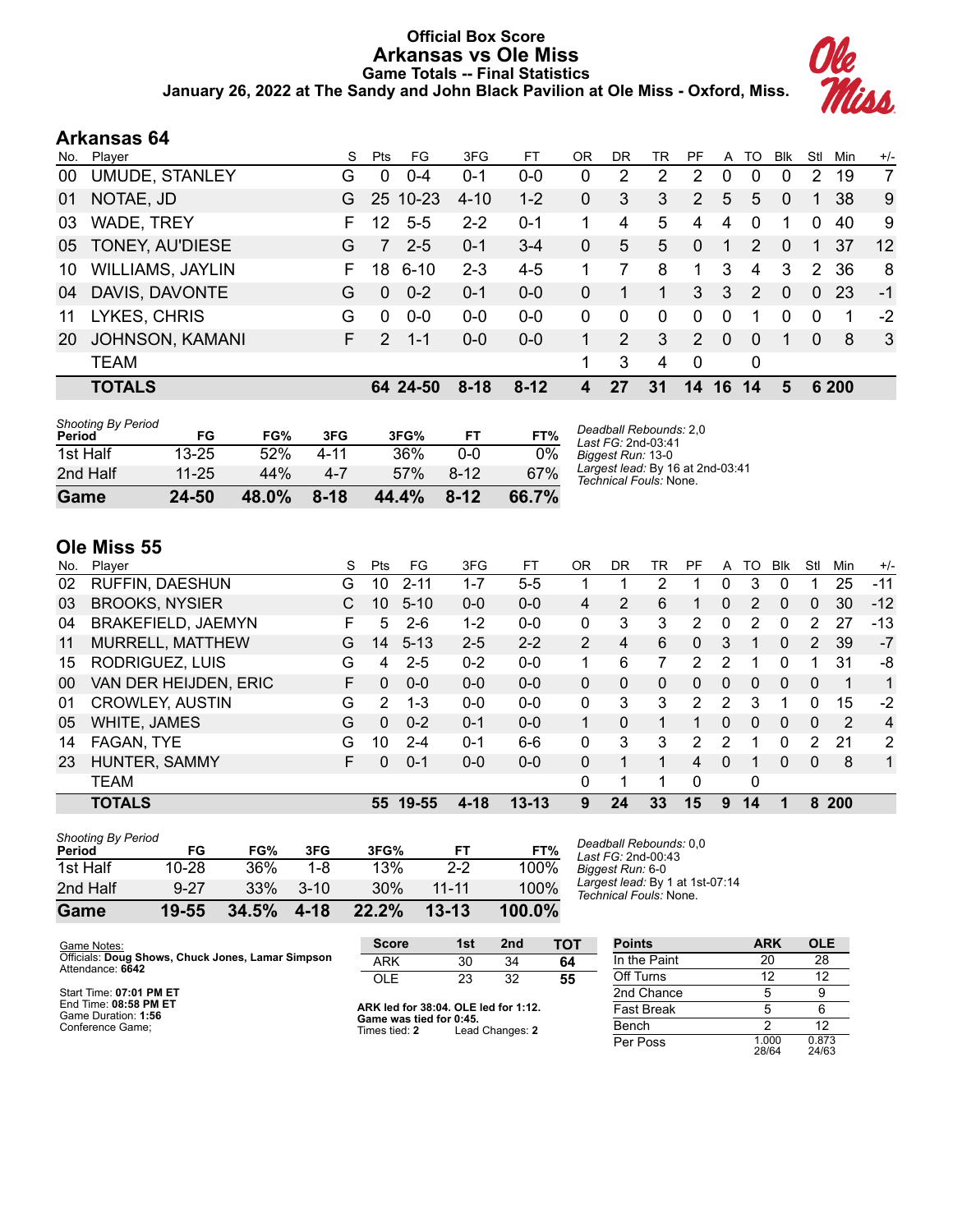## **Official Box Score Arkansas vs Ole Miss First Half Statistics Only January 26, 2022 at The Sandy and John Black Pavilion at Ole Miss - Oxford, Miss.**



# **Arkansas 30**

| No. | Player                  | S. | Pts           | <b>FG</b> | 3FG      | <b>FT</b> | <b>OR</b>     | <b>DR</b> | <b>TR</b>             | PF            | A             | TO            | <b>Blk</b>     | Stl      | <b>Min</b>  | $+/-$          |
|-----|-------------------------|----|---------------|-----------|----------|-----------|---------------|-----------|-----------------------|---------------|---------------|---------------|----------------|----------|-------------|----------------|
| 00  | <b>UMUDE, STANLEY</b>   | G  | 0             | $0 - 2$   | $0 - 1$  | $0 - 0$   | 0             | 2         | 2                     | 2             | 0             | 0             | 0              |          | 13          | 8              |
| 01  | NOTAE, JD               | G  | 14            | $6 - 12$  | $2 - 6$  | $0-0$     | 0             | 1         | 1                     | 0             |               | 4             | 0              | 0        | 18          | $\overline{7}$ |
| 03  | <b>WADE, TREY</b>       | F. |               | $3 - 3$   | $1 - 1$  | 0-0       | $\Omega$      | 3         | 3                     |               | 3             | $\Omega$      |                | 0        | 20          | 7              |
| 05  | TONEY, AU'DIESE         | G  | $\mathcal{P}$ | $1 - 3$   | 0-1      | $0 - 0$   | 0             | 2         | $\overline{2}$        | $\Omega$      | $\Omega$      | $\mathcal{P}$ | $\Omega$       | $\Omega$ | 17          | 10             |
| 10  | <b>WILLIAMS, JAYLIN</b> | F  |               | $3 - 4$   | 1-1      | $0-0$     | 1.            | 3         | 4                     | $\Omega$      | 2             | 1             | $\Omega$       | 1        | 18          | 11             |
| 04  | DAVIS, DAVONTE          | G  | $\Omega$      | $0 - 1$   | $0 - 1$  | $0 - 0$   | 0             | $\Omega$  | $\Omega$              | $\mathcal{P}$ | $\mathcal{P}$ | 1             | $\Omega$       | $\Omega$ | 9           | $-4$           |
| 11  | LYKES, CHRIS            | G  | $\Omega$      | $0 - 0$   | $0-0$    | $0-0$     | 0             | 0         | 0                     | $\Omega$      | $\mathbf{0}$  | 1             | 0              | $\Omega$ | 1           | $-2$           |
| 20  | <b>JOHNSON, KAMANI</b>  | F. | <sup>0</sup>  | $0 - 0$   | $0 - 0$  | $0 - 0$   | 0             | 2         | $\mathbf{2}^{\prime}$ | $\Omega$      | $\mathbf{0}$  | 0             | 1              | $\Omega$ | 5           | $-2$           |
|     | <b>TEAM</b>             |    |               |           |          |           | 1.            | 0         | 1                     | $\mathbf 0$   |               | 0             |                |          |             |                |
|     | <b>TOTALS</b>           |    |               | 30 13-25  | $4 - 11$ | $0 - 0$   | $\mathcal{P}$ | 13        | 15                    | 5             | 8             | 9             | $\mathfrak{p}$ |          | <b>2100</b> |                |
|     |                         |    |               |           |          |           |               |           |                       |               |               |               |                |          |             |                |

| <b>Shooting By Period</b><br>Period | FG        | FG%   | 3FG      | 3FG%  |          | FT%   | Deadball Rebounds: 2,0<br>Last FG Half: ARK 2nd-03:41 |
|-------------------------------------|-----------|-------|----------|-------|----------|-------|-------------------------------------------------------|
| 1st Half                            | $13 - 25$ | 52%   | $4 - 11$ | 36%   | 0-0      | $0\%$ |                                                       |
| Game                                | 24-50     | 48.0% | $8-18$   | 44.4% | $8 - 12$ | 66.7% |                                                       |

# **Ole Miss 23**

| No. | Player                 | S  | <b>Pts</b>    | FG        | 3FG     | <b>FT</b> | <b>OR</b> | <b>DR</b> | TR       | PF       | A        | TO       | <b>Blk</b> | Stl      | Min          | $+/-$        |
|-----|------------------------|----|---------------|-----------|---------|-----------|-----------|-----------|----------|----------|----------|----------|------------|----------|--------------|--------------|
| 02  | <b>RUFFIN, DAESHUN</b> | G  | 3             | $1 - 5$   | 1-4     | $0-0$     |           | 0         |          | 0        | 0        | 2        | 0          |          | 13           | $-7$         |
| 03  | <b>BROOKS, NYSIER</b>  | С  | 10            | $5 - 7$   | $0 - 0$ | $0 - 0$   | 4         |           | 5        | 0        | 0        |          | 0          | 0        | 15           | $-7$         |
| 04  | BRAKEFIELD, JAEMYN     | F  | 2             | $1 - 5$   | $0 - 1$ | $0 - 0$   | 0         | 2         | 2        | 0        | 0        | 0        | 0          |          | 17           | -9           |
| 11  | MURRELL, MATTHEW       | G  | $\mathcal{P}$ | $0 - 3$   | $0 - 1$ | $2 - 2$   | 0         |           |          | 0        | 2        | $\Omega$ | 0          | 0        | 19           | $-5$         |
| 15  | RODRIGUEZ, LUIS        | G  | 4             | $2 - 5$   | $0 - 2$ | $0 - 0$   | 0         | 3         | 3        |          |          |          | 0          |          | 15           | -9           |
| 00  | VAN DER HEIJDEN, ERIC  | F. | $\Omega$      | $0 - 0$   | $0 - 0$ | $0 - 0$   | 0         | 0         | $\Omega$ | 0        | 0        | 0        | 0          | 0        | $\mathbf{0}$ | $\mathbf{0}$ |
| 01  | <b>CROWLEY, AUSTIN</b> | G  | $\mathcal{P}$ | $1 - 2$   | $0 - 0$ | $0 - 0$   | 0         | 3         | 3        |          |          | 2        |            | 0        | 9            | 0            |
| 05  | <b>WHITE, JAMES</b>    | G  | $\Omega$      | $0 - 0$   | $0 - 0$ | $0 - 0$   | 0         | $\Omega$  | $\Omega$ | 0        | $\Omega$ | $\Omega$ | 0          | $\Omega$ | $\mathbf{0}$ | $\Omega$     |
| 14  | FAGAN, TYE             | G  | 0             | $0 - 0$   | $0 - 0$ | $0 - 0$   | 0         | 0         | $\Omega$ | 0        |          | 0        | 0          |          | 6            | 4            |
| 23  | HUNTER, SAMMY          | F  | 0             | $0 - 1$   | $0 - 0$ | $0 - 0$   | $\Omega$  | $\Omega$  | 0        |          | 0        |          | 0          | $\Omega$ | 6            | $-2$         |
|     | <b>TEAM</b>            |    |               |           |         |           | 0         | 0         | 0        | $\Omega$ |          | 0        |            |          |              |              |
|     | <b>TOTALS</b>          |    | 23            | $10 - 28$ | $1 - 8$ | $2 - 2$   | 5         | 10        | 15       | 3        | 5        |          |            | 4        | 100          |              |
|     |                        |    |               |           |         |           |           |           |          |          |          |          |            |          |              |              |

| <b>Shooting By Period</b> |           |       |      |       |           |        |
|---------------------------|-----------|-------|------|-------|-----------|--------|
| Period                    | FG        | FG%   | 3FG  | 3FG%  | FТ        | FT%    |
| 1st Half                  | $10 - 28$ | 36%   | 1-8  | 13%   | $2-2$     | 100%   |
| Game                      | $19 - 55$ | 34.5% | 4-18 | 22.2% | $13 - 13$ | 100.0% |

*Deadball Rebounds:* 0,0 *Last FG Half:* OLE 2nd-00:43

| Game Notes:                                                           | <b>Score</b> | 1st | 2 <sub>nd</sub> | TOT | <b>Points (This Period)</b> | ARK OLE        |                |
|-----------------------------------------------------------------------|--------------|-----|-----------------|-----|-----------------------------|----------------|----------------|
| Officials: Doug Shows, Chuck Jones, Lamar Simpson<br>Attendance: 6642 | ARK          | 30  | 34              | 64  | In the Paint                |                | 16             |
|                                                                       | OLE          | 23  | 32              | 55  | Off Turns                   |                |                |
| Start Time: 07:01 PM ET                                               |              |     |                 |     | 2nd Chance                  |                |                |
| End Time: 08:58 PM ET<br>Game Duration: 1:56                          |              |     |                 |     | <b>Fast Break</b>           |                |                |
| Conference Game:                                                      |              |     |                 |     | Bench                       |                |                |
|                                                                       |              |     |                 |     | Per Poss                    | 0.938<br>13/32 | 0.742<br>11/31 |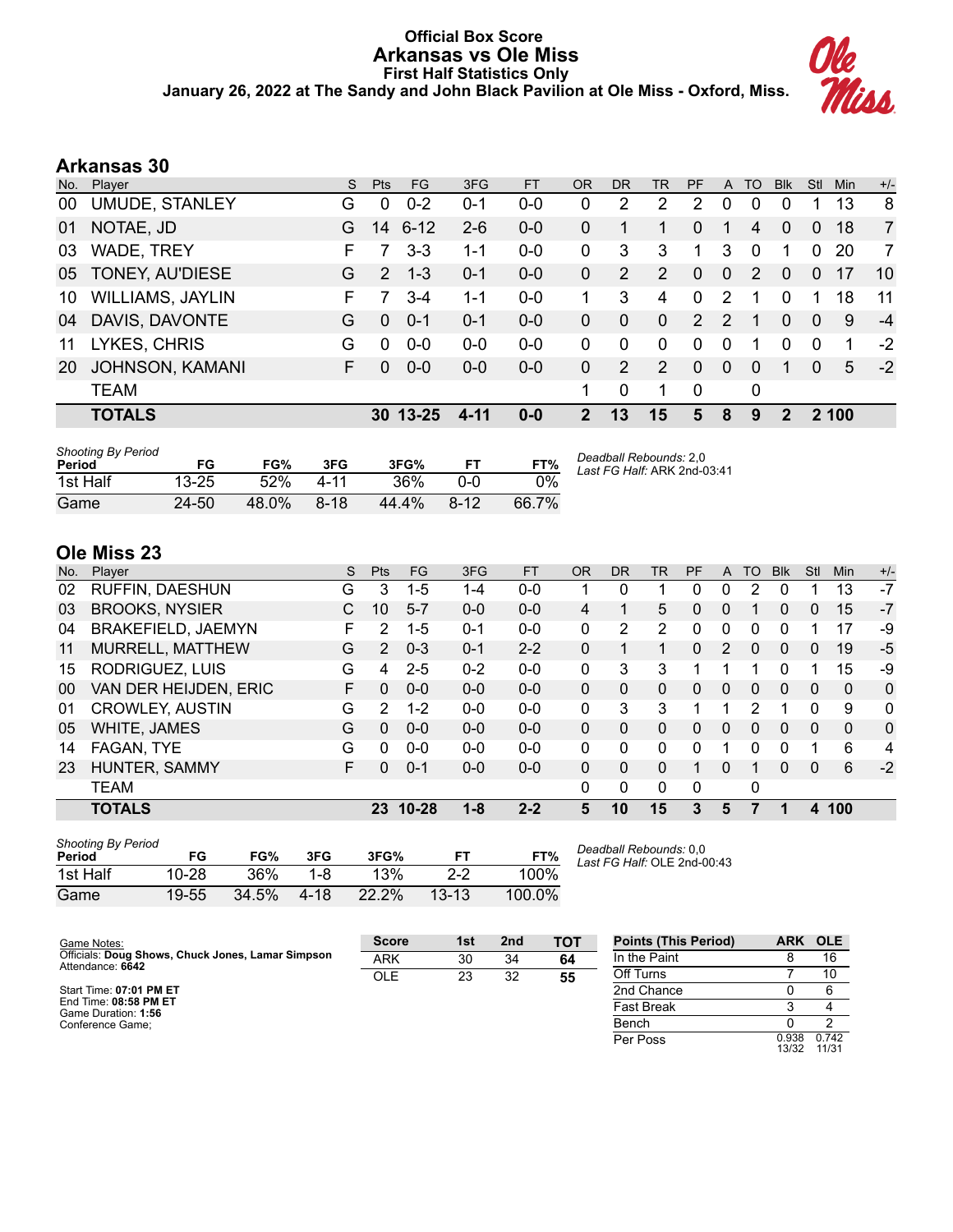# **Official Play-By-Play Arkansas vs Ole Miss First Half January 26, 2022 at The Sandy and John Black Pavilion at Ole Miss - Oxford, Miss.**



#### **Period 1**

<mark>Startersː</mark><br>Arkansas: 0 UMUDE,STANLEY (G); 1 NOTAE,JD (G); 3 WADE,TREY (F); 5 TONEY,AU'DIESE (G); 10 WILLIAMS,JAYLIN (F);<br>**Ole Miss**: 2 RUFFIN,DAESHUN (G); 3 BROOKS,NYSIER (C); 4 BRAKEFIELD,JAEMYN (F); 11 MURRELL,MATTHEW (

| Time           | <b>VISITORS: Arkansas</b>         | <b>Score</b> | <b>Margin</b>  | <b>HOME: Ole Miss</b>                                            |
|----------------|-----------------------------------|--------------|----------------|------------------------------------------------------------------|
| 19:47          | GOOD! JUMPER by NOTAE, JD         | $0 - 2$      | V <sub>2</sub> |                                                                  |
| 19:24          |                                   |              |                | MISSED 3PTR by RODRIGUEZ, LUIS                                   |
| 19:20          |                                   |              |                | REBOUND (OFF) by RUFFIN, DAESHUN                                 |
| 19:08          |                                   |              |                | MISSED 3PTR by RUFFIN, DAESHUN                                   |
| 19:04          | REBOUND (DEF) by TONEY, AU'DIESE  |              |                |                                                                  |
| 18:38          | MISSED JUMPER by UMUDE, STANLEY   |              |                |                                                                  |
| 18:34          |                                   |              |                | REBOUND (DEF) by RODRIGUEZ, LUIS                                 |
| 18:18          | FOUL (PERSONAL) by UMUDE, STANLEY |              |                |                                                                  |
| 18:17          | FOUL (PERSONAL) by WADE, TREY     |              |                |                                                                  |
| 18:05<br>18:01 |                                   |              |                | MISSED LAYUP by BROOKS, NYSIER                                   |
| 18:01          |                                   | $2 - 2$      | $\mathsf{T}$   | REBOUND (OFF) by BROOKS, NYSIER<br>GOOD! LAYUP by BROOKS, NYSIER |
| 17:43          | GOOD! JUMPER by WILLIAMS, JAYLIN  | $2 - 4$      | V <sub>2</sub> |                                                                  |
| 17:43          | ASSIST by WADE, TREY              |              |                |                                                                  |
| 17:29          |                                   |              |                | MISSED JUMPER by BRAKEFIELD, JAEMYN                              |
| 17:29          | BLOCK by WADE, TREY               |              |                |                                                                  |
| 17:25          | REBOUND (DEF) by WADE, TREY       |              |                |                                                                  |
| 17:15          | MISSED 3PTR by NOTAE, JD          |              |                |                                                                  |
| 17:12          |                                   |              |                | REBOUND (DEF) by RODRIGUEZ, LUIS                                 |
| 17:03          |                                   |              |                | MISSED 3PTR by RODRIGUEZ, LUIS                                   |
| 16:59          | REBOUND (DEF) by WADE, TREY       |              |                |                                                                  |
| 16:53          | MISSED 3PTR by TONEY, AU'DIESE    |              |                |                                                                  |
| 16:49          |                                   |              |                | REBOUND (DEF) by BROOKS, NYSIER                                  |
| 16:34          |                                   |              |                | MISSED 3PTR by MURRELL, MATTHEW                                  |
| 16:30          |                                   |              |                | REBOUND (OFF) by BROOKS, NYSIER                                  |
| 16:25          |                                   | $4 - 4$      | $\mathsf T$    | GOOD! LAYUP by RODRIGUEZ, LUIS                                   |
| 16:11          | GOOD! 3PTR by NOTAE, JD           | $4 - 7$      | $V_3$          |                                                                  |
| 16:11          | ASSIST by WILLIAMS, JAYLIN        |              |                |                                                                  |
| 16:07          |                                   |              |                | TIMEOUT 30SEC                                                    |
| 16:07          |                                   |              |                |                                                                  |
| 15:50          |                                   |              |                | MISSED JUMPER by BROOKS, NYSIER                                  |
| 15:47          | REBOUND (DEF) by UMUDE, STANLEY   |              |                |                                                                  |
| 15:37          | GOOD! JUMPER by NOTAE, JD         | $4 - 9$      | V <sub>5</sub> |                                                                  |
| 15:28          |                                   |              |                | MISSED 3PTR by RUFFIN, DAESHUN                                   |
| 15:25          | REBOUND (DEF) by TONEY, AU'DIESE  |              |                |                                                                  |
| 15:09          | MISSED 3PTR by NOTAE, JD          |              |                |                                                                  |
| 15:06          |                                   |              |                | REBOUND (DEF) by MURRELL, MATTHEW                                |
| 14:54          |                                   |              |                | MISSED 3PTR by RUFFIN, DAESHUN                                   |
| 14:51          | REBOUND (DEF) by WADE, TREY       |              |                |                                                                  |
| 14:24<br>14:24 | TURNOVER (LOSTBALL) by NOTAE, JD  |              |                |                                                                  |
| 14:24          |                                   |              |                | SUB OUT: RUFFIN, DAESHUN<br>SUB IN: CROWLEY, AUSTIN              |
| 14:24          | SUB OUT: NOTAE, JD                |              |                |                                                                  |
| 14:24          | SUB IN: DAVIS, DAVONTE            |              |                |                                                                  |
| 14:04          |                                   |              |                | MISSED 3PTR by BRAKEFIELD, JAEMYN                                |
| 14:04          | REBOUND (DEF) by UMUDE, STANLEY   |              |                |                                                                  |
| 13:50          | MISSED LAYUP by TONEY, AU'DIESE   |              |                |                                                                  |
| 13:50          |                                   |              |                | BLOCK by CROWLEY, AUSTIN                                         |
| 13:50          |                                   |              |                | REBOUND (DEF) by RODRIGUEZ, LUIS                                 |
| 13:30          |                                   |              |                | TURNOVER (BADPASS) by RODRIGUEZ, LUIS                            |
| 13:30          | STEAL by UMUDE, STANLEY           |              |                |                                                                  |
| 13:04          | GOOD! JUMPER by WADE, TREY [PNT]  | $4 - 11$     | V <sub>7</sub> |                                                                  |
| 13:04          | ASSIST by DAVIS, DAVONTE          |              |                |                                                                  |
| 12:50          |                                   |              |                | MISSED LAYUP by BRAKEFIELD, JAEMYN                               |
| 12:46          |                                   |              |                | REBOUND (OFF) by BROOKS, NYSIER                                  |
| 12:46          |                                   | $6 - 11$     | V <sub>5</sub> | GOOD! LAYUP by BROOKS, NYSIER                                    |
| 12:26          | MISSED 3PTR by UMUDE, STANLEY     |              |                |                                                                  |
| 12:21          | REBOUND (OFF) by WILLIAMS, JAYLIN |              |                |                                                                  |
| 12:19          | MISSED 3PTR by DAVIS, DAVONTE     |              |                |                                                                  |
| 12:16          |                                   |              |                | REBOUND (DEF) by CROWLEY, AUSTIN                                 |
| 11:55          |                                   |              |                | TURNOVER (TRAVEL) by CROWLEY, AUSTIN                             |
| 11:55          |                                   |              |                |                                                                  |
| 11:55          |                                   |              |                | SUB OUT: BROOKS, NYSIER                                          |
| 11:55          |                                   |              |                | SUB OUT: BRAKEFIELD, JAEMYN                                      |
| 11:55          |                                   |              |                | SUB IN: FAGAN, TYE                                               |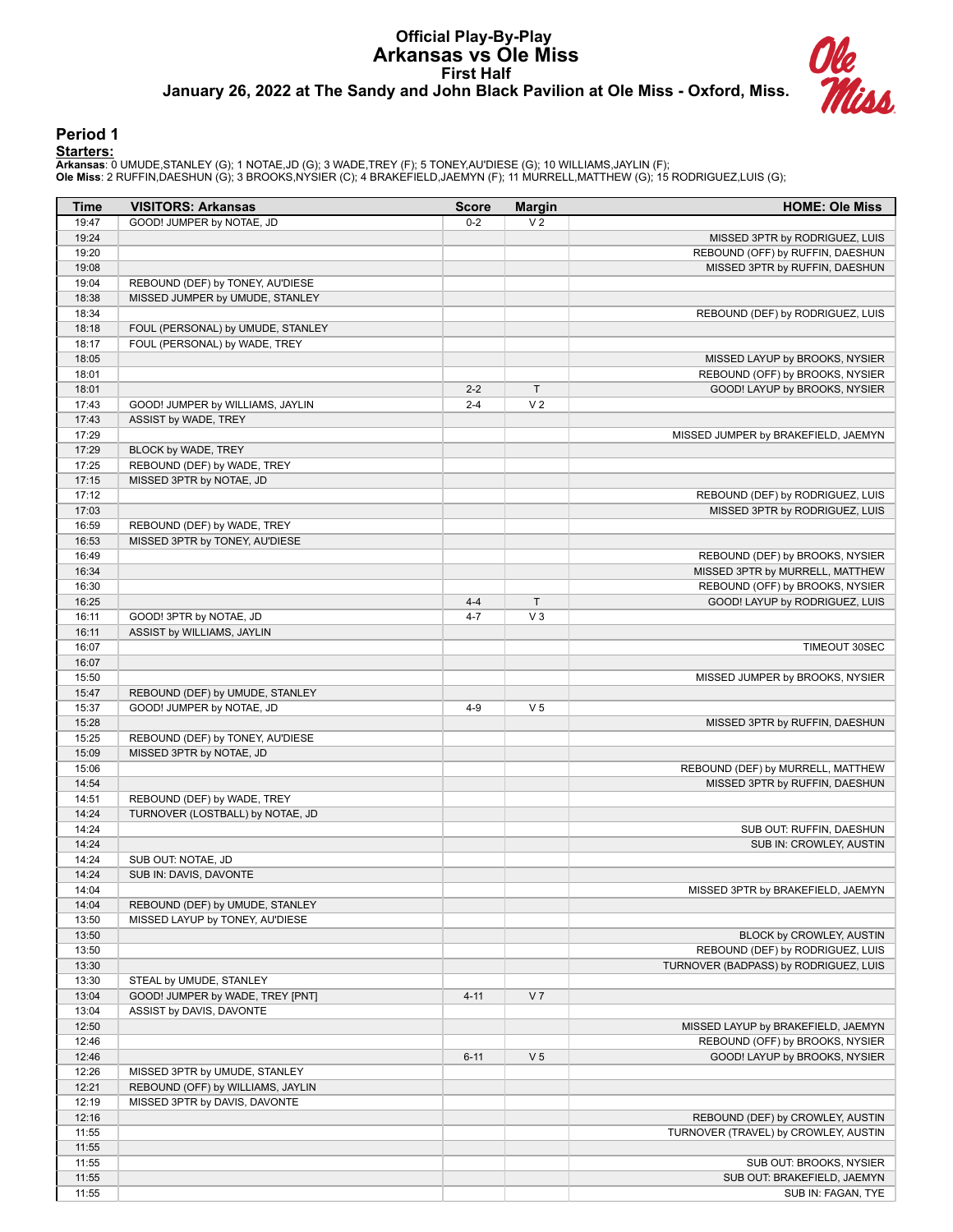| Time           | <b>VISITORS: Arkansas</b>                              | <b>Score</b> | <b>Margin</b>  | <b>HOME: Ole Miss</b>                                             |
|----------------|--------------------------------------------------------|--------------|----------------|-------------------------------------------------------------------|
| 11:55          |                                                        |              |                | SUB IN: HUNTER, SAMMY                                             |
| 11:55          | SUB OUT: UMUDE, STANLEY                                |              |                |                                                                   |
| 11:55          | SUB OUT: WADE, TREY                                    |              |                |                                                                   |
| 11:55          | SUB IN: NOTAE, JD                                      |              |                |                                                                   |
| 11:55          | SUB IN: JOHNSON, KAMANI                                |              |                |                                                                   |
| 11:35          | SUB OUT: WILLIAMS, JAYLIN                              |              |                |                                                                   |
| 11:35<br>11:29 | SUB IN: WADE, TREY<br>TURNOVER (LOSTBALL) by NOTAE, JD |              |                |                                                                   |
| 11:29          |                                                        |              |                | STEAL by RODRIGUEZ, LUIS                                          |
| 11:25          |                                                        | $8 - 11$     | $V_3$          | GOOD! DUNK by RODRIGUEZ, LUIS [FB]                                |
| 11:05          | MISSED JUMPER by NOTAE, JD                             |              |                |                                                                   |
| 11:01          |                                                        |              |                | REBOUND (DEF) by CROWLEY, AUSTIN                                  |
| 10:52          |                                                        |              |                | MISSED LAYUP by CROWLEY, AUSTIN                                   |
| 10:49          | REBOUND (DEF) by JOHNSON, KAMANI                       |              |                |                                                                   |
| 10:40          | TURNOVER (LOSTBALL) by TONEY, AU'DIESE                 |              |                |                                                                   |
| 10:39          |                                                        |              |                | SUB OUT: RODRIGUEZ, LUIS                                          |
| 10:39          |                                                        |              |                | SUB IN: RUFFIN, DAESHUN                                           |
| 10:39          | SUB OUT: TONEY, AU'DIESE                               |              |                |                                                                   |
| 10:39          | SUB IN: LYKES, CHRIS                                   |              |                |                                                                   |
| 10:27          |                                                        |              |                | FOUL (OFF) by HUNTER, SAMMY                                       |
| 10:27          |                                                        |              |                | TURNOVER (OFFENSIVE) by HUNTER, SAMMY                             |
| 10:15          | TURNOVER (BADPASS) by LYKES, CHRIS                     |              |                |                                                                   |
| 10:15<br>10:10 |                                                        | $10 - 11$    | V <sub>1</sub> | STEAL by FAGAN, TYE<br>GOOD! DUNK by CROWLEY, AUSTIN [FB]         |
| 10:10          |                                                        |              |                | ASSIST by FAGAN, TYE                                              |
| 09:42          | MISSED 3PTR by NOTAE, JD                               |              |                |                                                                   |
| 09:39          | REBOUND (OFF) by TEAM                                  |              |                |                                                                   |
| 09:38          |                                                        |              |                | SUB OUT: MURRELL, MATTHEW                                         |
| 09:38          |                                                        |              |                | SUB IN: BROOKS, NYSIER                                            |
| 09:38          | SUB OUT: LYKES, CHRIS                                  |              |                |                                                                   |
| 09:38          | SUB OUT: JOHNSON, KAMANI                               |              |                |                                                                   |
| 09:38          | SUB IN: TONEY, AU'DIESE                                |              |                |                                                                   |
| 09:38          | SUB IN: WILLIAMS, JAYLIN                               |              |                |                                                                   |
| 09:35          | MISSED JUMPER by NOTAE, JD                             |              |                |                                                                   |
| 09:32          |                                                        |              |                | REBOUND (DEF) by CROWLEY, AUSTIN                                  |
| 09:13          |                                                        |              |                | FOUL (OFF) by CROWLEY, AUSTIN                                     |
| 09:13          |                                                        |              |                | TURNOVER (OFFENSIVE) by CROWLEY, AUSTIN                           |
| 08:54          | GOOD! JUMPER by WADE, TREY                             | $10-13$      | $V_3$          |                                                                   |
| 08:54          | ASSIST by DAVIS, DAVONTE                               |              |                |                                                                   |
| 08:33<br>08:33 |                                                        |              |                | TURNOVER (BADPASS) by RUFFIN, DAESHUN<br>SUB OUT: CROWLEY, AUSTIN |
| 08:33          |                                                        |              |                | SUB OUT: HUNTER, SAMMY                                            |
| 08:33          |                                                        |              |                | SUB IN: BRAKEFIELD, JAEMYN                                        |
| 08:33          |                                                        |              |                | SUB IN: MURRELL, MATTHEW                                          |
| 08:10          | TURNOVER (BADPASS) by WILLIAMS, JAYLIN                 |              |                |                                                                   |
| 07:56          | FOUL (PERSONAL) by DAVIS, DAVONTE                      |              |                |                                                                   |
| 07:56          |                                                        |              |                |                                                                   |
| 07:56          |                                                        | $11 - 13$    | V <sub>2</sub> | GOOD! FT by MURRELL, MATTHEW                                      |
| 07:56          | SUB OUT: TONEY, AU'DIESE                               |              |                |                                                                   |
| 07:56          | SUB IN: UMUDE, STANLEY                                 |              |                |                                                                   |
| 07:56          |                                                        | $12 - 13$    | V <sub>1</sub> | GOOD! FT by MURRELL, MATTHEW                                      |
| 07:31          | TURNOVER (BADPASS) by DAVIS, DAVONTE                   |              |                |                                                                   |
| 07:31          |                                                        |              |                | STEAL by RUFFIN, DAESHUN                                          |
| 07:14          |                                                        | $14 - 13$    | H <sub>1</sub> | GOOD! JUMPER by BROOKS, NYSIER                                    |
| 07:14          |                                                        |              |                | ASSIST by MURRELL, MATTHEW                                        |
| 06:41<br>06:38 | MISSED 3PTR by NOTAE, JD                               |              |                | REBOUND (DEF) by BRAKEFIELD, JAEMYN                               |
| 06:16          |                                                        |              |                | MISSED JUMPER by RUFFIN, DAESHUN                                  |
| 06:12          | REBOUND (DEF) by WILLIAMS, JAYLIN                      |              |                |                                                                   |
| 06:02          | GOOD! JUMPER by WILLIAMS, JAYLIN [PNT]                 | $14 - 15$    | V <sub>1</sub> |                                                                   |
| 05:40          | FOUL (PERSONAL) by DAVIS, DAVONTE                      |              |                |                                                                   |
| 05:40          |                                                        |              |                | SUB OUT: BROOKS, NYSIER                                           |
| 05:40          |                                                        |              |                | SUB OUT: FAGAN, TYE                                               |
| 05:40          |                                                        |              |                | SUB IN: RODRIGUEZ, LUIS                                           |
| 05:40          |                                                        |              |                | SUB IN: HUNTER, SAMMY                                             |
| 05:40          | SUB OUT: DAVIS, DAVONTE                                |              |                |                                                                   |
| 05:40          | SUB IN: TONEY, AU'DIESE                                |              |                |                                                                   |
| 05:38          |                                                        |              |                | TURNOVER (BADPASS) by RUFFIN, DAESHUN                             |
| 05:38          | STEAL by WILLIAMS, JAYLIN                              |              |                |                                                                   |
| 05:28          | GOOD! 3PTR by WADE, TREY                               | $14 - 18$    | V <sub>4</sub> |                                                                   |
| 05:28          | ASSIST by NOTAE, JD                                    |              |                |                                                                   |
| 04:59          |                                                        | $17 - 18$    | V <sub>1</sub> | GOOD! 3PTR by RUFFIN, DAESHUN                                     |
| 04:39          | GOOD! DUNK by TONEY, AU'DIESE                          | $17 - 20$    | $V_3$          |                                                                   |
| 04:39          | ASSIST by WILLIAMS, JAYLIN                             |              |                |                                                                   |
| 04:14<br>04:11 | REBOUND (DEF) by WILLIAMS, JAYLIN                      |              |                | MISSED JUMPER by MURRELL, MATTHEW                                 |
|                |                                                        |              |                |                                                                   |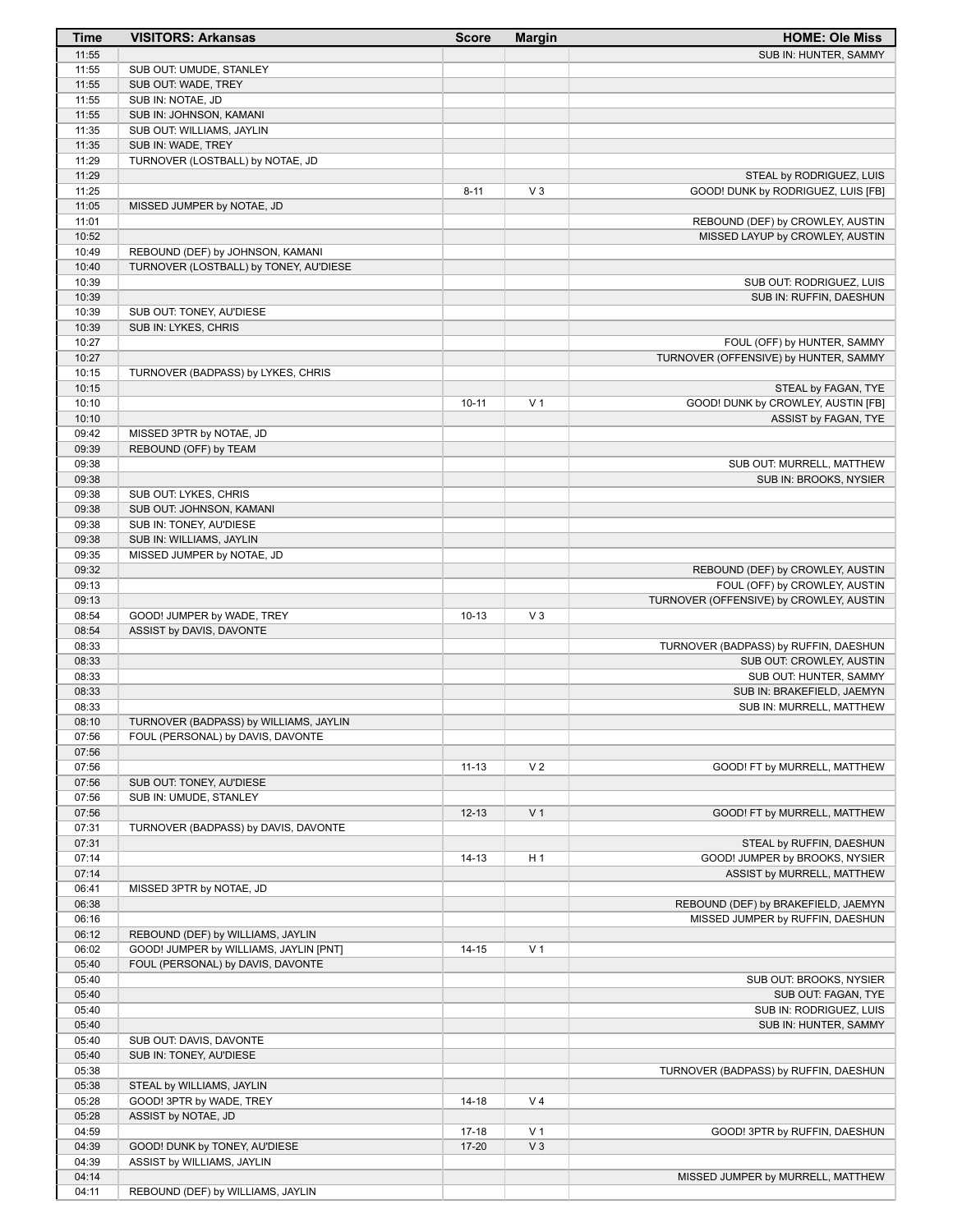| <b>Time</b> | <b>VISITORS: Arkansas</b>              | <b>Score</b> | <b>Margin</b>  | <b>HOME: Ole Miss</b>               |
|-------------|----------------------------------------|--------------|----------------|-------------------------------------|
| 04:02       | MISSED LAYUP by WILLIAMS, JAYLIN       |              |                |                                     |
| 03:58       |                                        |              |                | REBOUND (DEF) by BRAKEFIELD, JAEMYN |
| 03:49       |                                        |              |                | MISSED JUMPER by HUNTER, SAMMY      |
| 03:46       | REBOUND (DEF) by NOTAE, JD             |              |                |                                     |
| 03:33       | GOOD! JUMPER by NOTAE, JD [PNT]        | $17 - 22$    | V <sub>5</sub> |                                     |
| 03:12       | FOUL (PERSONAL) by UMUDE, STANLEY      |              |                |                                     |
| 03:12       |                                        |              |                |                                     |
| 03:12       |                                        |              |                | SUB OUT: RUFFIN, DAESHUN            |
| 03:12       |                                        |              |                | SUB OUT: HUNTER, SAMMY              |
| 03:12       |                                        |              |                | SUB IN: CROWLEY, AUSTIN             |
| 03:12       |                                        |              |                | SUB IN: BROOKS, NYSIER              |
| 03:12       | SUB OUT: UMUDE, STANLEY                |              |                |                                     |
| 03:12       | SUB IN: JOHNSON, KAMANI                |              |                |                                     |
| 03:05       |                                        |              |                | MISSED LAYUP by BRAKEFIELD, JAEMYN  |
| 03:05       | BLOCK by JOHNSON, KAMANI               |              |                |                                     |
| 03:01       | REBOUND (DEF) by WILLIAMS, JAYLIN      |              |                |                                     |
| 02:58       | TURNOVER (BADPASS) by NOTAE, JD        |              |                |                                     |
| 02:49       |                                        | 19-22        | V <sub>3</sub> | GOOD! LAYUP by BROOKS, NYSIER       |
| 02:49       |                                        |              |                | ASSIST by RODRIGUEZ, LUIS           |
| 02:27       | TURNOVER (LOSTBALL) by TONEY, AU'DIESE |              |                |                                     |
| 02:27       |                                        |              |                | STEAL by BRAKEFIELD, JAEMYN         |
| 02:06       |                                        |              |                | TURNOVER (TRAVEL) by BROOKS, NYSIER |
| 01:50       | TURNOVER (BADPASS) by NOTAE, JD        |              |                |                                     |
| 01:39       |                                        |              |                | MISSED JUMPER by RODRIGUEZ, LUIS    |
| 01:36       |                                        |              |                | REBOUND (OFF) by BROOKS, NYSIER     |
| 01:32       |                                        |              |                | MISSED JUMPER by MURRELL, MATTHEW   |
| 01:29       | REBOUND (DEF) by JOHNSON, KAMANI       |              |                |                                     |
| 01:23       |                                        |              |                | FOUL (PERSONAL) by RODRIGUEZ, LUIS  |
| 01:16       | GOOD! JUMPER by NOTAE, JD              | 19-24        | V <sub>5</sub> |                                     |
| 01:16       | ASSIST by WADE, TREY                   |              |                |                                     |
| 00:54       |                                        | $21 - 24$    | V <sub>3</sub> | GOOD! LAYUP by BRAKEFIELD, JAEMYN   |
| 00:54       |                                        |              |                | ASSIST by MURRELL, MATTHEW          |
| 00:31       | GOOD! 3PTR by WILLIAMS, JAYLIN         | $21 - 27$    | V <sub>6</sub> |                                     |
| 00:31       | ASSIST by WADE, TREY                   |              |                |                                     |
| 00:06       |                                        | 23-27        | V <sub>4</sub> | GOOD! DUNK by BROOKS, NYSIER        |
| 00:06       |                                        |              |                | ASSIST by CROWLEY, AUSTIN           |
| 00:01       | GOOD! 3PTR by NOTAE, JD [FB]           | 23-30        | V <sub>7</sub> |                                     |

# **Arkansas 30, Ole Miss 23**

| <b>Points (This Period)</b> | <b>ARK</b>     | <b>OLE</b>     |
|-----------------------------|----------------|----------------|
| In the Paint                |                | 16             |
| Off Turns                   |                | 10             |
| 2nd Chance                  |                |                |
| <b>Fast Break</b>           | 3              |                |
| Bench                       |                |                |
| Per Poss                    | 0.938<br>13/32 | 0.742<br>11/31 |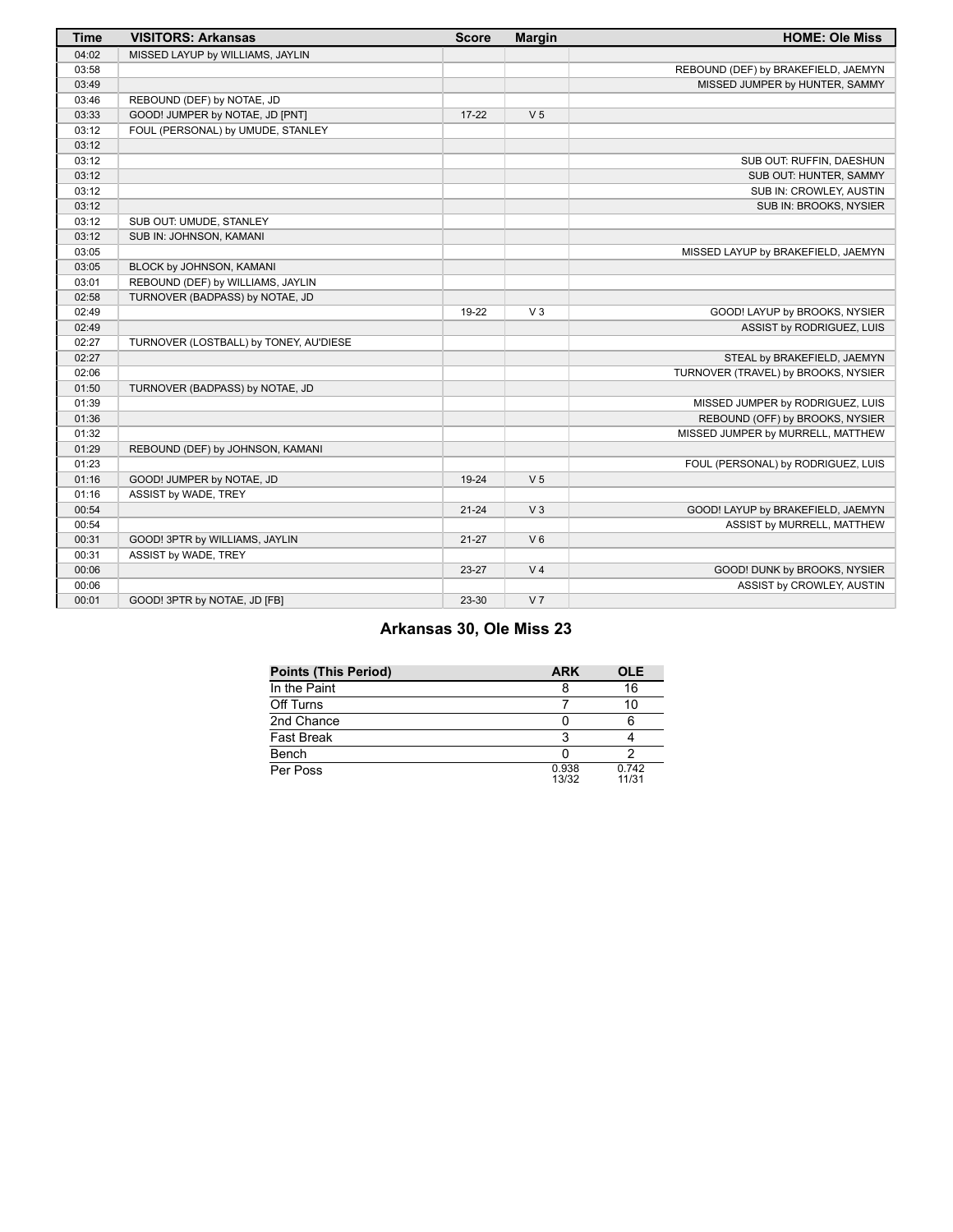## **Official Box Score Arkansas vs Ole Miss Second Half Statistics Only January 26, 2022 at The Sandy and John Black Pavilion at Ole Miss - Oxford, Miss.**



# **Arkansas 34**

| No. | Player                  | S. | <b>Pts</b>    | FG.      | 3FG     | <b>FT</b> | OR           | <b>DR</b> | TR                    | <b>PF</b> | A        | <b>TO</b> | <b>B</b> lk | Stl          | <b>Min</b> | $+/-$    |
|-----|-------------------------|----|---------------|----------|---------|-----------|--------------|-----------|-----------------------|-----------|----------|-----------|-------------|--------------|------------|----------|
| 00  | UMUDE, STANLEY          | G  | 0             | $0 - 2$  | $0 - 0$ | $0 - 0$   | 0            | 0         | 0                     | 0         | 0        | 0         | 0           |              | 6          | $-1$     |
| 01  | NOTAE, JD               | G  | 11            | $4 - 11$ | $2 - 4$ | $1 - 2$   | $\Omega$     | 2         | $\mathbf{2}^{\prime}$ | 2         | 4        |           | 0           |              | 20         | 2        |
| 03  | <b>WADE, TREY</b>       | F  | 5             | $2 - 2$  | 1-1     | $0 - 1$   |              | 1         | $\mathbf{2}$          | 3         | 1        | 0         | $\Omega$    | $\mathbf 0$  | 20         | 2        |
| 05  | TONEY, AU'DIESE         | G  | 5             | $1 - 2$  | $0 - 0$ | $3-4$     | $\mathbf{0}$ | 3         | 3                     | $\Omega$  |          | 0         | $\Omega$    |              | 20         | 2        |
| 10  | <b>WILLIAMS, JAYLIN</b> | F. | 11            | $3-6$    | $1 - 2$ | $4 - 5$   | $\Omega$     | 4         | 4                     | 1         |          | 3         | 3           |              | 18         | $-3$     |
| 04  | DAVIS, DAVONTE          | G  | $\Omega$      | $0 - 1$  | $0 - 0$ | $0 - 0$   | $\Omega$     |           |                       |           |          | 1         | $\Omega$    | $\Omega$     | 14         | 3        |
| 11  | LYKES, CHRIS            | G  | $\Omega$      | $0 - 0$  | $0-0$   | $0-0$     | $\Omega$     | 0         | $\Omega$              | $\Omega$  | $\Omega$ | $\Omega$  | $\Omega$    | $\Omega$     | $\Omega$   | $\Omega$ |
| 20  | <b>JOHNSON, KAMANI</b>  | F. | $\mathcal{P}$ | $1 - 1$  | $0 - 0$ | $0 - 0$   | 1            | 0         | 1                     | 2         | $\Omega$ | $\Omega$  | $\Omega$    | $\mathbf{0}$ | 2          | 5        |
|     | <b>TEAM</b>             |    |               |          |         |           | $\Omega$     | 3         | 3                     | 0         |          | 0         |             |              |            |          |
|     | <b>TOTALS</b>           |    |               | 34 11-25 | $4 - 7$ | $8 - 12$  | 2            | 14        | 16                    | 9         | 8        | 5         | 3           |              | 4 100      |          |

| <b>Shooting By Period</b><br>Period | FG    | FG%   | 3FG      | 3FG%  | FТ       | FT%   | Deadball Rebounds: 2,0<br>Last FG Half: ARK - |
|-------------------------------------|-------|-------|----------|-------|----------|-------|-----------------------------------------------|
| 2nd Half                            | 11-25 | 44%   | 4-7      | 57%   | $8 - 12$ | 67%   |                                               |
| Game                                | 24-50 | 48.0% | $8 - 18$ | 44.4% | $8 - 12$ | 66.7% |                                               |

# **Ole Miss 32**

| No. | Plaver                 | S  | <b>Pts</b>      | FG       | 3FG      | <b>FT</b> | <b>OR</b>      | <b>DR</b> | TR       | PF       | A            | TO | <b>B</b> lk  | Stl      | Min            | $+/-$          |
|-----|------------------------|----|-----------------|----------|----------|-----------|----------------|-----------|----------|----------|--------------|----|--------------|----------|----------------|----------------|
| 02  | RUFFIN, DAESHUN        | G  |                 | 1-6      | $0 - 3$  | $5 - 5$   | 0              |           |          |          | 0            |    | 0            | 0        | 12             | $-4$           |
| 03  | <b>BROOKS, NYSIER</b>  | С  | 0               | $0 - 3$  | $0 - 0$  | $0 - 0$   | 0              |           |          |          | 0            |    | 0            | 0        | 15             | $-5$           |
| 04  | BRAKEFIELD, JAEMYN     | F  | 3               | $1 - 1$  | 1-1      | $0 - 0$   | 0              |           |          | 2        | $\Omega$     | 2  | 0            |          | 10             | $-4$           |
| 11  | MURRELL, MATTHEW       | G  | 12              | $5 - 10$ | $2 - 4$  | $0 - 0$   | $\overline{2}$ | 3         | 5        | $\Omega$ | 1            | 1  | $\Omega$     | 2        | 20             | $-2$           |
| 15  | RODRIGUEZ, LUIS        | G  | 0               | $0 - 0$  | $0 - 0$  | $0 - 0$   | 1.             | 3         | 4        |          | 1            | 0  | 0            | $\Omega$ | 16             | 1              |
| 00  | VAN DER HEIJDEN, ERIC  | F. | $\Omega$        | $0 - 0$  | $0 - 0$  | $0 - 0$   | 0              | 0         | $\Omega$ | $\Omega$ | 0            | 0  | $\Omega$     | $\Omega$ | 1              | 1              |
| 01  | <b>CROWLEY, AUSTIN</b> | G  | $\Omega$        | $0 - 1$  | $0 - 0$  | $0 - 0$   | $\mathbf{0}$   | 0         | $\Omega$ |          |              |    | 0            | 0        | 6              | $-2$           |
| 05  | WHITE, JAMES           | G  | $\Omega$        | $0 - 2$  | $0 - 1$  | $0 - 0$   | $\mathbf 1$    | 0         |          |          | 0            | 0  | $\mathbf{0}$ | 0        | $\overline{2}$ | $\overline{4}$ |
| 14  | FAGAN, TYE             | G  | 10              | $2 - 4$  | $0 - 1$  | $6-6$     | 0              | 3         | 3        | 2        | 1            |    | 0            |          | 15             | $-2$           |
| 23  | HUNTER, SAMMY          | F  | 0               | $0 - 0$  | $0 - 0$  | $0 - 0$   | $\Omega$       | 1         | 1        | 3        | $\mathbf{0}$ | 0  | $\Omega$     | $\Omega$ | 2              | $\mathbf{3}$   |
|     | <b>TEAM</b>            |    |                 |          |          |           | 0              | 1         |          | $\Omega$ |              | 0  |              |          |                |                |
|     | <b>TOTALS</b>          |    | 32 <sub>2</sub> | $9 - 27$ | $3 - 10$ | $11 - 11$ | 4              | 14        | 18       | $12 \,$  | 4            | 7  | $\mathbf{0}$ | 4        | 100            |                |

| <b>Shooting By Period</b><br>Period | FG        | FG%   | 3FG      | 3FG%  |           | FT%    |
|-------------------------------------|-----------|-------|----------|-------|-----------|--------|
| 2nd Half                            | $9-27$    | 33%   | $3 - 10$ | 30%   | $11 - 11$ | 100%   |
| Game                                | $19 - 55$ | 34.5% | 4-18     | 22.2% | $13 - 13$ | 100.0% |

*Deadball Rebounds:* 0,0 *Last FG Half:* OLE -

| Game Notes:                                                           | <b>Score</b> | 1st | 2 <sub>nd</sub> | <b>TOT</b> | <b>Points (This Period)</b> | ARK OLE       |                |
|-----------------------------------------------------------------------|--------------|-----|-----------------|------------|-----------------------------|---------------|----------------|
| Officials: Doug Shows, Chuck Jones, Lamar Simpson<br>Attendance: 6642 | <b>ARK</b>   | 30  | 34              | 64         | In the Paint                |               | 12             |
|                                                                       | <b>OLE</b>   | 23  | 32              | 55         | Off Turns                   |               |                |
| Start Time: 07:01 PM ET                                               |              |     |                 |            | 2nd Chance                  |               |                |
| End Time: 08:58 PM ET<br>Game Duration: 1:56                          |              |     |                 |            | <b>Fast Break</b>           |               |                |
| Conference Game:                                                      |              |     |                 |            | Bench                       |               | 10             |
|                                                                       |              |     |                 |            | Per Poss                    | .030<br>15/33 | 0.941<br>15/34 |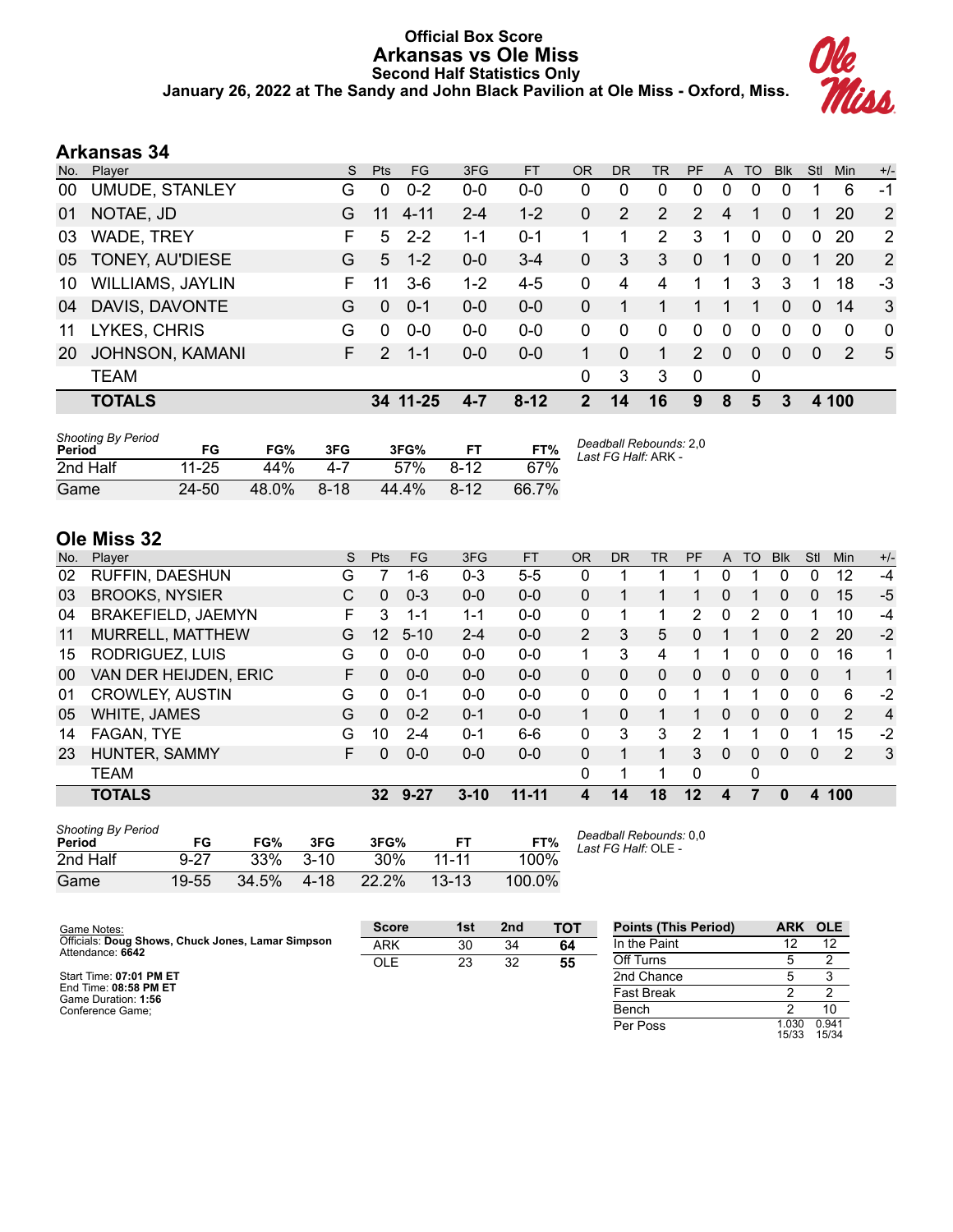# **Official Play-By-Play Arkansas vs Ole Miss Second Half January 26, 2022 at The Sandy and John Black Pavilion at Ole Miss - Oxford, Miss.**



#### **Period 2**

**Starters:**

**Arkansas**: 0 UMUDE,STANLEY (G); 1 NOTAE,JD (G); 3 WADE,TREY (F); 5 TONEY,AU'DIESE (G); 10 WILLIAMS,JAYLIN (F);<br>**Ole Miss**: 2 RUFFIN,DAESHUN (G); 3 BROOKS,NYSIER (C); 4 BRAKEFIELD,JAEMYN (F); 11 MURRELL,MATTHEW (G); 15 ROD

| Time           | <b>VISITORS: Arkansas</b>               | <b>Score</b> | <b>Margin</b>  | <b>HOME: Ole Miss</b>                     |
|----------------|-----------------------------------------|--------------|----------------|-------------------------------------------|
| 20:00          |                                         |              |                | SUB OUT: CROWLEY, AUSTIN                  |
| 20:00          |                                         |              |                | SUB IN: RUFFIN, DAESHUN                   |
| 20:00          | SUB OUT: JOHNSON, KAMANI                |              |                |                                           |
| 20:00          | SUB IN: UMUDE, STANLEY                  |              |                |                                           |
| 19:49          | MISSED JUMPER by NOTAE, JD              |              |                |                                           |
| 19:46          |                                         |              |                | REBOUND (DEF) by RODRIGUEZ, LUIS          |
| 19:32          |                                         |              |                | MISSED LAYUP by RUFFIN, DAESHUN           |
| 19:29          |                                         |              |                | REBOUND (OFF) by MURRELL, MATTHEW         |
| 19:14          |                                         | 26-30        | V <sub>4</sub> | GOOD! 3PTR by BRAKEFIELD, JAEMYN          |
| 19:14          |                                         |              |                | ASSIST by MURRELL, MATTHEW                |
| 18:56<br>18:56 | TURNOVER (LOSTBALL) by WILLIAMS, JAYLIN |              |                | STEAL by BRAKEFIELD, JAEMYN               |
| 18:51          |                                         |              |                | TURNOVER (LOSTBALL) by BRAKEFIELD, JAEMYN |
| 18:51          | STEAL by TONEY, AU'DIESE                |              |                |                                           |
| 18:32          | MISSED JUMPER by WILLIAMS, JAYLIN       |              |                |                                           |
| 18:28          |                                         |              |                | REBOUND (DEF) by BRAKEFIELD, JAEMYN       |
| 18:23          |                                         | 28-30        | V <sub>2</sub> | GOOD! LAYUP by RUFFIN, DAESHUN            |
| 18:22          | FOUL (PERSONAL) by WADE, TREY           |              |                |                                           |
| 18:22          |                                         | 29-30        | V <sub>1</sub> | GOOD! FT by RUFFIN, DAESHUN               |
| 18:02          | MISSED LAYUP by UMUDE, STANLEY          |              |                |                                           |
| 17:59          |                                         |              |                | REBOUND (DEF) by RUFFIN, DAESHUN          |
| 17:54          |                                         |              |                | MISSED 3PTR by MURRELL, MATTHEW           |
| 17:51          | REBOUND (DEF) by TEAM                   |              |                |                                           |
| 17:50          | SUB OUT: WILLIAMS, JAYLIN               |              |                |                                           |
| 17:50          | SUB IN: JOHNSON, KAMANI                 |              |                |                                           |
| 17:27          |                                         |              |                | FOUL (PERSONAL) by BROOKS, NYSIER         |
| 17:27          | GOOD! FT by TONEY, AU'DIESE             | 29-31        | V <sub>2</sub> |                                           |
| 17:27          | SUB OUT: UMUDE, STANLEY                 |              |                |                                           |
| 17:27          | SUB IN: DAVIS, DAVONTE                  |              |                |                                           |
| 17:27          | GOOD! FT by TONEY, AU'DIESE             | 29-32        | $V_3$          |                                           |
| 17:00          |                                         |              |                | MISSED 3PTR by RUFFIN, DAESHUN            |
| 16:56          | REBOUND (DEF) by TEAM                   |              |                |                                           |
| 16:42          | MISSED JUMPER by NOTAE, JD              |              |                |                                           |
| 16:37          | REBOUND (OFF) by WADE, TREY             |              |                |                                           |
| 16:34          | GOOD! 3PTR by NOTAE, JD                 | 29-35        | $V_6$          |                                           |
| 16:34          | ASSIST by WADE, TREY                    |              |                |                                           |
| 16:23          | FOUL (PERSONAL) by JOHNSON, KAMANI      |              |                |                                           |
| 16:23          |                                         | 30-35        | V <sub>5</sub> | GOOD! FT by RUFFIN, DAESHUN               |
| 16:23<br>16:23 |                                         |              |                | SUB OUT: BRAKEFIELD, JAEMYN               |
| 16:23          |                                         | 31-35        | V <sub>4</sub> | SUB IN: FAGAN, TYE                        |
| 16:15          | MISSED LAYUP by NOTAE, JD               |              |                | GOOD! FT by RUFFIN, DAESHUN               |
| 16:10          | REBOUND (OFF) by JOHNSON, KAMANI        |              |                |                                           |
| 16:10          | GOOD! LAYUP by JOHNSON, KAMANI          | 31-37        | $V_6$          |                                           |
| 15:58          |                                         |              |                | MISSED 3PTR by RUFFIN, DAESHUN            |
| 15:53          | REBOUND (DEF) by TONEY, AU'DIESE        |              |                |                                           |
| 15:47          | MISSED LAYUP by NOTAE, JD               |              |                |                                           |
| 15:44          |                                         |              |                | REBOUND (DEF) by FAGAN, TYE               |
| 15:35          | FOUL (PERSONAL) by JOHNSON, KAMANI      |              |                |                                           |
| 15:35          |                                         |              |                |                                           |
| 15:35          |                                         |              |                | SUB OUT: RUFFIN, DAESHUN                  |
| 15:35          |                                         |              |                | SUB IN: CROWLEY, AUSTIN                   |
| 15:35          | SUB OUT: JOHNSON, KAMANI                |              |                |                                           |
| 15:35          | SUB IN: WILLIAMS, JAYLIN                |              |                |                                           |
| 15:32          |                                         | 34-37        | $V_3$          | GOOD! 3PTR by MURRELL, MATTHEW            |
| 15:32          |                                         |              |                | ASSIST by CROWLEY, AUSTIN                 |
| 15:18          | GOOD! DUNK by TONEY, AU'DIESE           | 34-39        | V <sub>5</sub> |                                           |
| 15:18          | ASSIST by NOTAE, JD                     |              |                |                                           |
| 15:02          |                                         |              |                | MISSED JUMPER by BROOKS, NYSIER           |
| 15:02          | BLOCK by WILLIAMS, JAYLIN               |              |                |                                           |
| 14:51          |                                         |              |                | REBOUND (OFF) by RODRIGUEZ, LUIS          |
| 14:47          |                                         |              |                | MISSED JUMPER by BROOKS, NYSIER           |
| 14:43          | REBOUND (DEF) by WILLIAMS, JAYLIN       |              |                |                                           |
| 14:23          | MISSED 3PTR by NOTAE, JD                |              |                |                                           |
| 14:18          |                                         |              |                | REBOUND (DEF) by RODRIGUEZ, LUIS          |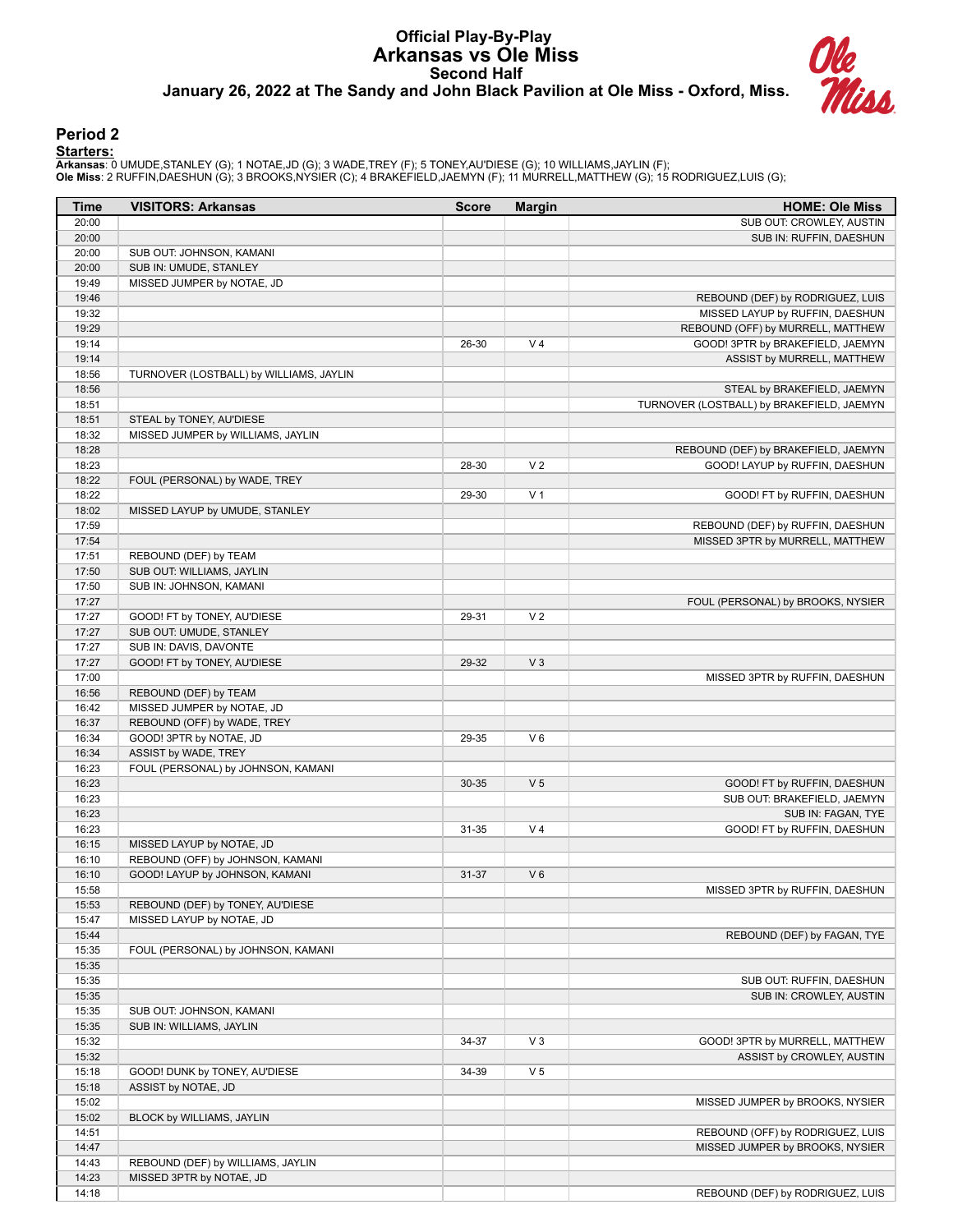| Time           | <b>VISITORS: Arkansas</b>         | <b>Score</b>   | <b>Margin</b>                    | <b>HOME: Ole Miss</b>                                    |
|----------------|-----------------------------------|----------------|----------------------------------|----------------------------------------------------------|
| 14:12          |                                   |                |                                  | FOUL (OFF) by CROWLEY, AUSTIN                            |
| 14:12          |                                   |                |                                  | TURNOVER (OFFENSIVE) by CROWLEY, AUSTIN                  |
| 13:58          | MISSED JUMPER by WILLIAMS, JAYLIN |                |                                  |                                                          |
| 13:54<br>13:48 |                                   | 36-39          | V <sub>3</sub>                   | REBOUND (DEF) by FAGAN, TYE<br>GOOD! LAYUP by FAGAN, TYE |
| 13:25          | MISSED LAYUP by DAVIS, DAVONTE    |                |                                  |                                                          |
| 13:22          |                                   |                |                                  | REBOUND (DEF) by RODRIGUEZ, LUIS                         |
| 13:07          |                                   |                |                                  | TURNOVER (LOSTBALL) by BROOKS, NYSIER                    |
| 13:07          | STEAL by WILLIAMS, JAYLIN         |                |                                  |                                                          |
| 13:00          | GOOD! LAYUP by WADE, TREY [FB]    | 36-41          | V <sub>5</sub>                   |                                                          |
| 13:00          | ASSIST by TONEY, AU'DIESE         |                |                                  |                                                          |
| 12:45          |                                   |                |                                  | MISSED JUMPER by MURRELL, MATTHEW                        |
| 12:40          | REBOUND (DEF) by WILLIAMS, JAYLIN |                |                                  |                                                          |
| 12:11          | MISSED 3PTR by NOTAE, JD          |                |                                  |                                                          |
| 12:11          |                                   |                |                                  | REBOUND (DEF) by TEAM<br>SUB OUT: CROWLEY, AUSTIN        |
| 12:10<br>12:10 |                                   |                |                                  | SUB OUT: BROOKS, NYSIER                                  |
| 12:10          |                                   |                |                                  | SUB OUT: RODRIGUEZ, LUIS                                 |
| 12:10          |                                   |                |                                  | SUB IN: RUFFIN, DAESHUN                                  |
| 12:10          |                                   |                |                                  | SUB IN: BRAKEFIELD, JAEMYN                               |
| 12:10          |                                   |                |                                  | SUB IN: HUNTER, SAMMY                                    |
| 11:51          | FOUL (PERSONAL) by DAVIS, DAVONTE |                |                                  |                                                          |
| 11:51          |                                   |                |                                  |                                                          |
| 11:51          |                                   | $37 - 41$      | V <sub>4</sub>                   | GOOD! FT by FAGAN, TYE                                   |
| 11:51          | SUB OUT: DAVIS, DAVONTE           |                |                                  |                                                          |
| 11:51          | SUB IN: UMUDE, STANLEY            |                |                                  |                                                          |
| 11:51<br>11:26 | GOOD! JUMPER by NOTAE, JD         | 38-41<br>38-43 | V <sub>3</sub><br>V <sub>5</sub> | GOOD! FT by FAGAN, TYE                                   |
| 11:10          |                                   |                |                                  | TURNOVER (LOSTBALL) by BRAKEFIELD, JAEMYN                |
| 11:10          | STEAL by NOTAE, JD                |                |                                  |                                                          |
| 10:59          | TURNOVER (BADPASS) by NOTAE, JD   |                |                                  |                                                          |
| 10:59          |                                   |                |                                  | STEAL by MURRELL, MATTHEW                                |
| 10:51          | FOUL (PERSONAL) by NOTAE, JD      |                |                                  |                                                          |
| 10:38          |                                   |                |                                  | SUB OUT: HUNTER, SAMMY                                   |
| 10:38          |                                   |                |                                  | SUB IN: BROOKS, NYSIER                                   |
| 10:37          |                                   |                |                                  | TURNOVER (BADPASS) by MURRELL, MATTHEW                   |
| 10:37<br>10:12 | STEAL by UMUDE, STANLEY           |                |                                  |                                                          |
| 10:09          | MISSED JUMPER by UMUDE, STANLEY   |                |                                  | REBOUND (DEF) by BROOKS, NYSIER                          |
| 09:53          |                                   | 40-43          | $V_3$                            | GOOD! JUMPER by FAGAN, TYE [PNT]                         |
| 09:37          | GOOD! 3PTR by WADE, TREY          | 40-46          | $V_6$                            |                                                          |
| 09:37          | ASSIST by WILLIAMS, JAYLIN        |                |                                  |                                                          |
| 09:05          |                                   |                |                                  | MISSED 3PTR by RUFFIN, DAESHUN                           |
| 09:02          | REBOUND (DEF) by TONEY, AU'DIESE  |                |                                  |                                                          |
| 08:47          | GOOD! LAYUP by WILLIAMS, JAYLIN   | 40-48          | V8                               |                                                          |
| 08:47          | ASSIST by NOTAE, JD               |                |                                  |                                                          |
| 08:35          |                                   |                |                                  | TIMEOUT 30SEC                                            |
| 08:35<br>08:35 |                                   |                |                                  | SUB OUT: RUFFIN, DAESHUN                                 |
| 08:35          |                                   |                |                                  | SUB OUT: BRAKEFIELD, JAEMYN                              |
| 08:35          |                                   |                |                                  | SUB IN: CROWLEY, AUSTIN                                  |
| 08:35          |                                   |                |                                  | SUB IN: RODRIGUEZ, LUIS                                  |
| 08:35          | SUB OUT: UMUDE, STANLEY           |                |                                  |                                                          |
| 08:35          | SUB IN: DAVIS, DAVONTE            |                |                                  |                                                          |
| 08:20          |                                   |                |                                  | MISSED LAYUP by BROOKS, NYSIER                           |
| 08:20          | BLOCK by WILLIAMS, JAYLIN         |                |                                  |                                                          |
| 08:15          | REBOUND (DEF) by NOTAE, JD        |                |                                  |                                                          |
| 07:59          | MISSED 3PTR by WILLIAMS, JAYLIN   |                |                                  |                                                          |
| 07:55<br>07:49 | FOUL (PERSONAL) by NOTAE, JD      |                |                                  | REBOUND (DEF) by FAGAN, TYE                              |
| 07:49          |                                   |                |                                  |                                                          |
| 07:39          |                                   |                |                                  | MISSED JUMPER by MURRELL, MATTHEW                        |
| 07:35          | REBOUND (DEF) by WILLIAMS, JAYLIN |                |                                  |                                                          |
| 07:10          | MISSED JUMPER by TONEY, AU'DIESE  |                |                                  |                                                          |
| 07:07          |                                   |                |                                  | REBOUND (DEF) by MURRELL, MATTHEW                        |
| 06:51          |                                   |                |                                  | MISSED JUMPER by FAGAN, TYE                              |
| 06:49          | REBOUND (DEF) by NOTAE, JD        |                |                                  |                                                          |
| 06:34          | GOOD! 3PTR by WILLIAMS, JAYLIN    | 40-51          | $V$ 11                           |                                                          |
| 06:34<br>06:16 | ASSIST by NOTAE, JD               |                |                                  |                                                          |
| 06:12          | REBOUND (DEF) by TEAM             |                |                                  | MISSED JUMPER by CROWLEY, AUSTIN                         |
| 06:12          |                                   |                |                                  | SUB OUT: CROWLEY, AUSTIN                                 |
| 06:12          |                                   |                |                                  | SUB OUT: FAGAN, TYE                                      |
| 06:12          |                                   |                |                                  | SUB IN: RUFFIN, DAESHUN                                  |
| 06:12          |                                   |                |                                  | SUB IN: BRAKEFIELD, JAEMYN                               |
| 05:47          |                                   |                |                                  | FOUL (PERSONAL) by BRAKEFIELD, JAEMYN                    |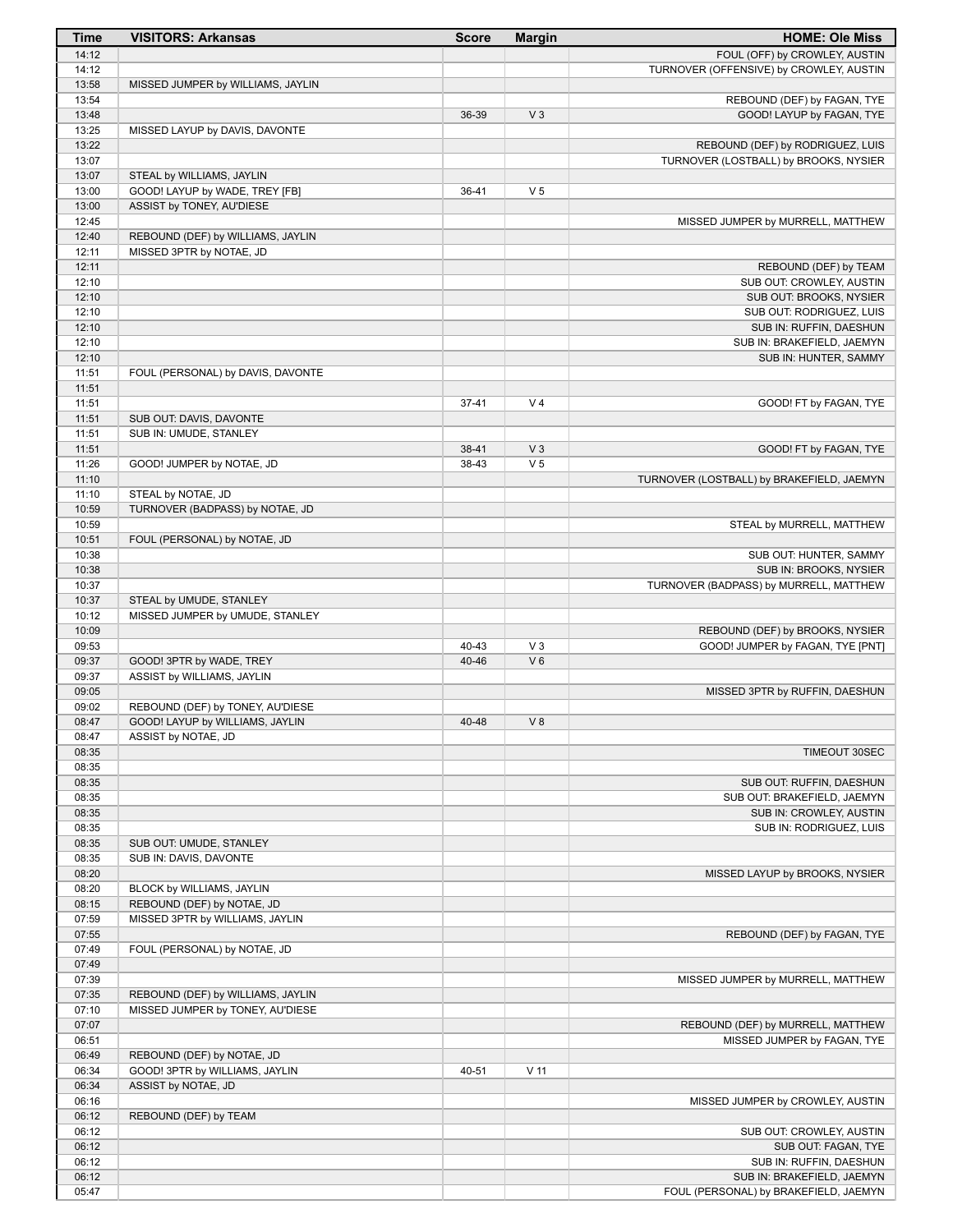| Time           | <b>VISITORS: Arkansas</b>                              | <b>Score</b>   | <b>Margin</b>                      | <b>HOME: Ole Miss</b>                                        |
|----------------|--------------------------------------------------------|----------------|------------------------------------|--------------------------------------------------------------|
| 05:27          | TURNOVER (LOSTBALL) by DAVIS, DAVONTE                  |                |                                    |                                                              |
| 05:19          |                                                        |                |                                    | MISSED JUMPER by RUFFIN, DAESHUN                             |
| 05:17          | REBOUND (DEF) by WADE, TREY                            |                | V <sub>13</sub>                    |                                                              |
| 04:56<br>04:56 | GOOD! LAYUP by WILLIAMS, JAYLIN<br>ASSIST by NOTAE, JD | 40-53          |                                    |                                                              |
| 04:46          |                                                        |                |                                    | TIMEOUT 30SEC                                                |
| 04:46          |                                                        |                |                                    | SUB OUT: BROOKS, NYSIER                                      |
| 04:46          |                                                        |                |                                    | SUB IN: FAGAN, TYE                                           |
| 04:42          |                                                        |                |                                    | FOUL (OFF) by RUFFIN, DAESHUN                                |
| 04:42          |                                                        |                |                                    | TURNOVER (OFFENSIVE) by RUFFIN, DAESHUN                      |
| 04:26          | GOOD! 3PTR by NOTAE, JD                                | 40-56          | V <sub>16</sub>                    |                                                              |
| 04:26          | ASSIST by DAVIS, DAVONTE                               |                |                                    |                                                              |
| 04:05<br>04:05 | FOUL (PERSONAL) by WADE, TREY                          |                |                                    |                                                              |
| 04:05          |                                                        | 41-56<br>42-56 | V <sub>15</sub><br>V <sub>14</sub> | GOOD! FT by RUFFIN, DAESHUN<br>GOOD! FT by RUFFIN, DAESHUN   |
| 03:41          | GOOD! JUMPER by NOTAE, JD [PNT]                        | 42-58          | V <sub>16</sub>                    |                                                              |
| 03:24          |                                                        | 44-58          | V <sub>14</sub>                    | GOOD! LAYUP by MURRELL, MATTHEW                              |
| 03:24          |                                                        |                |                                    | ASSIST by RODRIGUEZ, LUIS                                    |
| 03:04          |                                                        |                |                                    | FOUL (PERSONAL) by BRAKEFIELD, JAEMYN                        |
| 03:04          |                                                        |                |                                    |                                                              |
| 03:04          |                                                        |                |                                    | SUB OUT: BRAKEFIELD, JAEMYN                                  |
| 03:04<br>02:53 | TURNOVER (LOSTBALL) by WILLIAMS, JAYLIN                |                |                                    | SUB IN: BROOKS, NYSIER                                       |
| 02:53          |                                                        |                |                                    | STEAL by MURRELL, MATTHEW                                    |
| 02:37          |                                                        |                |                                    | MISSED JUMPER by MURRELL, MATTHEW                            |
| 02:34          | REBOUND (DEF) by DAVIS, DAVONTE                        |                |                                    |                                                              |
| 02:10          | MISSED JUMPER by NOTAE, JD                             |                |                                    |                                                              |
| 02:07          |                                                        |                |                                    | REBOUND (DEF) by MURRELL, MATTHEW                            |
| 02:01          | FOUL (PERSONAL) by WADE, TREY                          |                |                                    |                                                              |
| 02:01          |                                                        | 45-58          | V <sub>13</sub>                    | GOOD! FT by FAGAN, TYE                                       |
| 02:01<br>02:01 |                                                        |                |                                    | SUB OUT: RUFFIN, DAESHUN<br>SUB OUT: BROOKS, NYSIER          |
| 02:01          |                                                        |                |                                    | SUB IN: WHITE, JAMES                                         |
| 02:01          |                                                        |                |                                    | SUB IN: HUNTER, SAMMY                                        |
| 02:01          |                                                        | 46-58          | V <sub>12</sub>                    | GOOD! FT by FAGAN, TYE                                       |
| 01:42          | TURNOVER (BADPASS) by WILLIAMS, JAYLIN                 |                |                                    |                                                              |
| 01:42          |                                                        |                |                                    | STEAL by FAGAN, TYE                                          |
| 01:35<br>01:35 |                                                        | 48-58          | $V$ 10                             | GOOD! LAYUP by MURRELL, MATTHEW [FB]<br>ASSIST by FAGAN, TYE |
| 01:33          |                                                        |                |                                    | <b>TIMEOUT TEAM</b>                                          |
| 01:24          |                                                        |                |                                    | FOUL (PERSONAL) by HUNTER, SAMMY                             |
| 01:23          |                                                        |                |                                    | FOUL (PERSONAL) by HUNTER, SAMMY                             |
| 01:23          | GOOD! FT by WILLIAMS, JAYLIN                           | 48-59          | V <sub>11</sub>                    |                                                              |
| 01:23          | GOOD! FT by WILLIAMS, JAYLIN                           | 48-60          | V <sub>12</sub>                    |                                                              |
| 01:16          | FOUL (PERSONAL) by WILLIAMS, JAYLIN                    |                |                                    |                                                              |
| 01:16<br>01:16 |                                                        | 49-60<br>50-60 | $V$ 11<br>$V$ 10                   | GOOD! FT by FAGAN, TYE<br>GOOD! FT by FAGAN, TYE             |
| 01:15          |                                                        |                |                                    | FOUL (PERSONAL) by HUNTER, SAMMY                             |
| 01:15          | MISSED FT by WILLIAMS, JAYLIN                          |                |                                    |                                                              |
| 01:14          |                                                        |                |                                    | REBOUND (DEF) by HUNTER, SAMMY                               |
| 01:07          |                                                        |                |                                    | TURNOVER (LOSTBALL) by FAGAN, TYE                            |
| 01:04          |                                                        |                |                                    | FOUL (PERSONAL) by RODRIGUEZ, LUIS                           |
| 01:04          |                                                        |                |                                    | SUB OUT: HUNTER, SAMMY                                       |
| 01:04<br>01:04 | MISSED FT by WADE, TREY                                |                |                                    | SUB IN: VAN DER HEIJDEN, ERIC                                |
| 01:03          |                                                        |                |                                    | REBOUND (DEF) by MURRELL, MATTHEW                            |
| 00:56          |                                                        | 52-60          | V8                                 | GOOD! LAYUP by MURRELL, MATTHEW                              |
| 00:49          |                                                        |                |                                    | FOUL (PERSONAL) by WHITE, JAMES                              |
| 00:49          | GOOD! FT by WILLIAMS, JAYLIN                           | 52-61          | V <sub>9</sub>                     |                                                              |
| 00:49          | GOOD! FT by WILLIAMS, JAYLIN                           | 52-62          | $V$ 10                             |                                                              |
| 00:43          |                                                        | 55-62          | V <sub>7</sub>                     | GOOD! 3PTR by MURRELL, MATTHEW                               |
| 00:36          |                                                        |                |                                    | FOUL (PERSONAL) by FAGAN, TYE                                |
| 00:36<br>00:36 | MISSED FT by NOTAE, JD<br>REBOUND (OFF) by TEAM        |                |                                    |                                                              |
| 00:36          | GOOD! FT by NOTAE, JD                                  | 55-63          | V8                                 |                                                              |
| 00:28          |                                                        |                |                                    | MISSED 3PTR by MURRELL, MATTHEW                              |
| 00:24          |                                                        |                |                                    | REBOUND (OFF) by WHITE, JAMES                                |
| 00:23          |                                                        |                |                                    | MISSED JUMPER by WHITE, JAMES                                |
| 00:23          | BLOCK by WILLIAMS, JAYLIN                              |                |                                    |                                                              |
| 00:22          | REBOUND (DEF) by TONEY, AU'DIESE                       |                |                                    |                                                              |
| 00:21<br>00:21 | MISSED FT by TONEY, AU'DIESE                           |                |                                    | FOUL (PERSONAL) by FAGAN, TYE                                |
| 00:21          | REBOUND (OFF) by TEAM                                  |                |                                    |                                                              |
| 00:21          | GOOD! FT by TONEY, AU'DIESE                            | 55-64          | V <sub>9</sub>                     |                                                              |
| 00:16          |                                                        |                |                                    | MISSED 3PTR by FAGAN, TYE                                    |
| 00:11          |                                                        |                |                                    | REBOUND (OFF) by MURRELL, MATTHEW                            |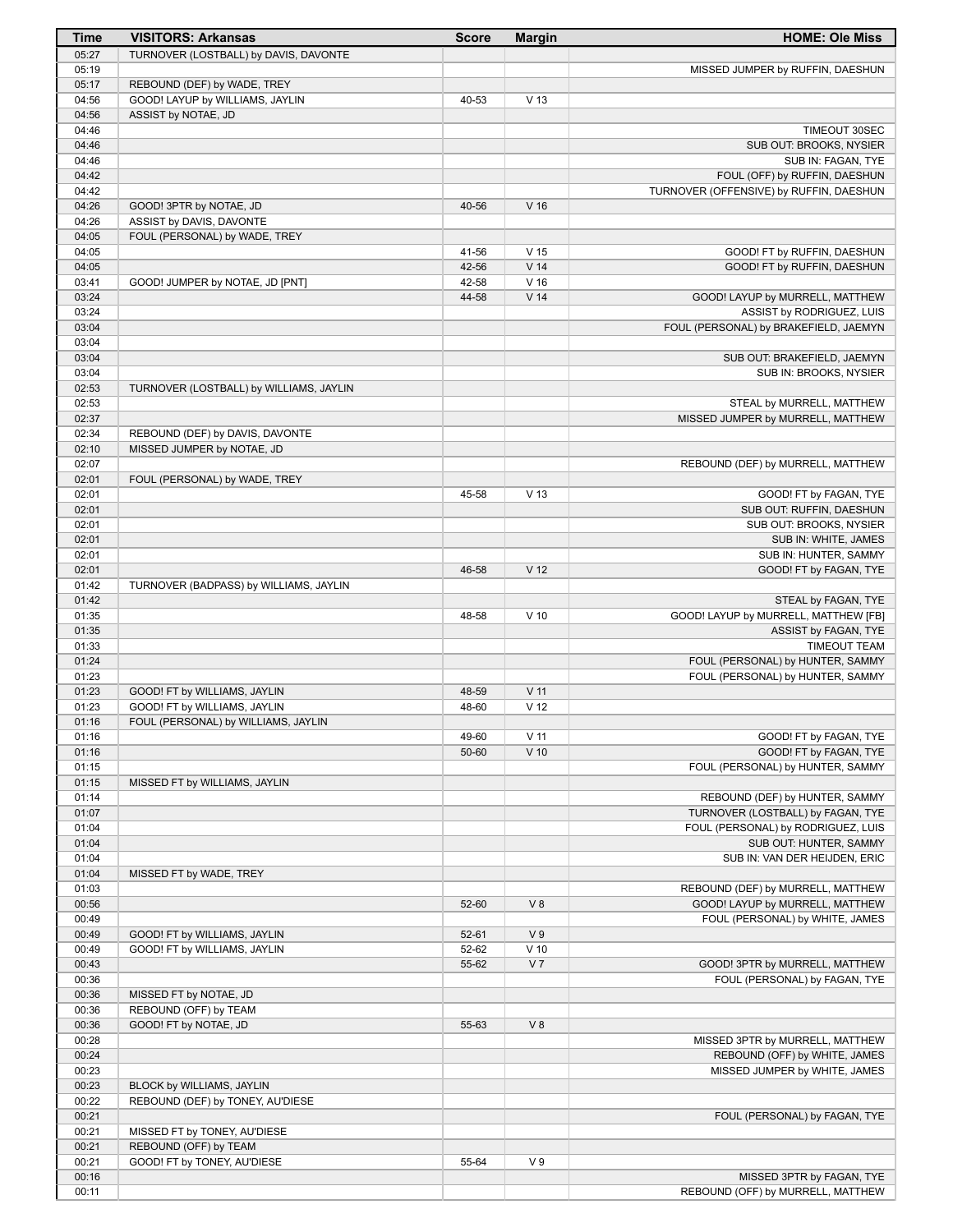| Time  | <b>VISITORS: Arkansas</b>         | Score | <b>Margin</b> | <b>HOME: Ole Miss</b>       |
|-------|-----------------------------------|-------|---------------|-----------------------------|
| 00:09 |                                   |       |               | MISSED 3PTR by WHITE, JAMES |
| 00:06 | REBOUND (DEF) by WILLIAMS, JAYLIN |       |               |                             |

# **Arkansas 64, Ole Miss 55**

| <b>Points (This Period)</b> | <b>ARK</b>     | OLE            |
|-----------------------------|----------------|----------------|
| In the Paint                | 12             | 12             |
| Off Turns                   |                |                |
| 2nd Chance                  |                |                |
| Fast Break                  |                |                |
| Bench                       |                | 10             |
| Per Poss                    | 1.030<br>15/33 | 0.941<br>15/34 |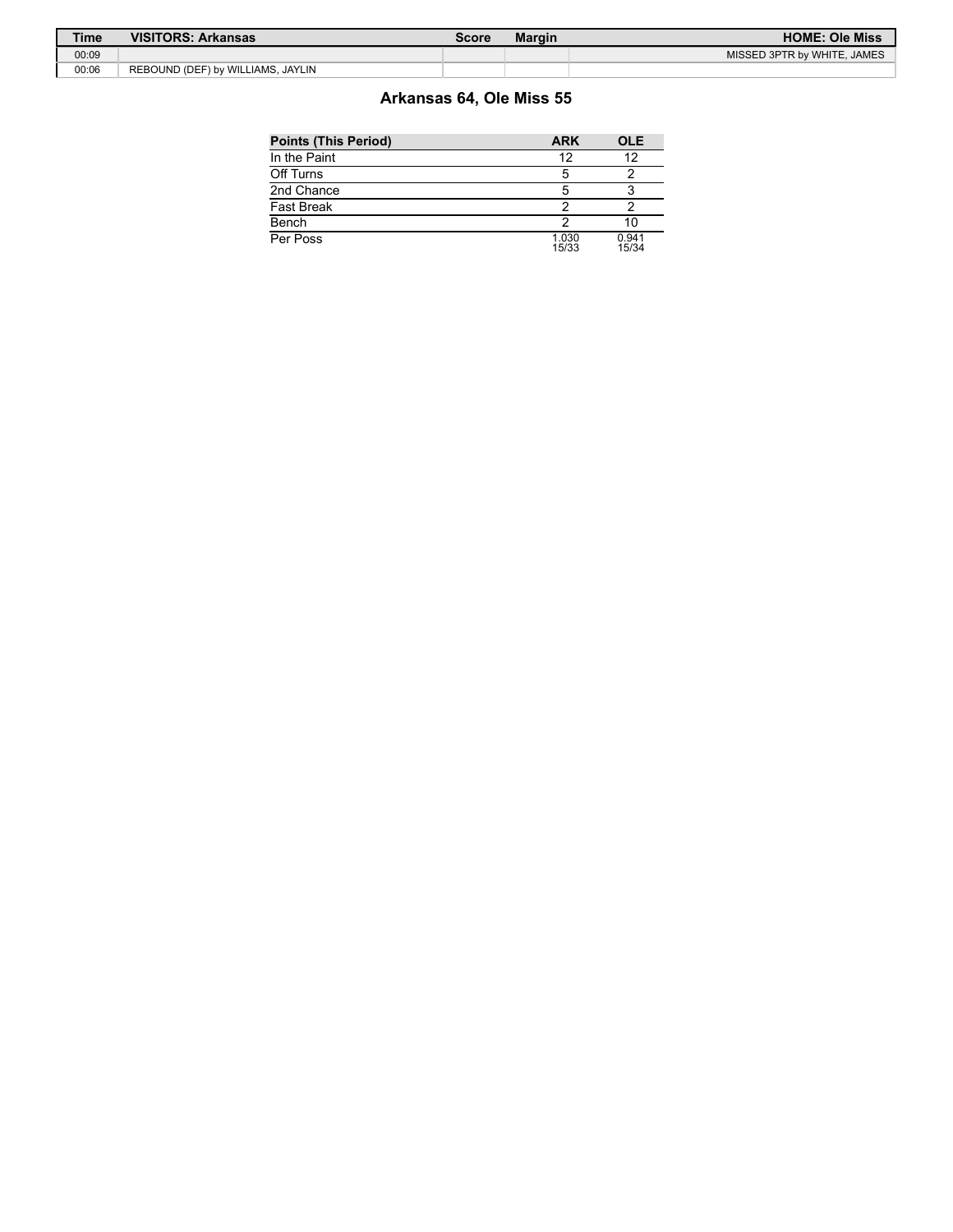# **Official Scoring/Possession Reference Chart Arkansas vs Ole Miss Period 1 January 26, 2022 at The Sandy and John Black Pavilion at Ole Miss - Oxford, Miss.**



#### **Period 1**

**Starters:**

**Arkansas**: 0 UMUDE,STANLEY (G); 1 NOTAE,JD (G); 3 WADE,TREY (F); 5 TONEY,AU'DIESE (G); 10 WILLIAMS,JAYLIN (F);<br>**Ole Miss**: 2 RUFFIN,DAESHUN (G); 3 BROOKS,NYSIER (C); 4 BRAKEFIELD,JAEMYN (F); 11 MURRELL,MATTHEW (G); 15 ROD

| <b>Time</b> | <b>VISITORS: Arkansas</b>              | <b>Score</b> | <b>Margin</b>  | <b>HOME: Ole Miss</b>              |
|-------------|----------------------------------------|--------------|----------------|------------------------------------|
| 19:47       | GOOD! JUMPER by NOTAE, JD              | $0 - 2$      | V <sub>2</sub> |                                    |
| 18:01       |                                        | $2 - 2$      | $\mathsf{T}$   | GOOD! LAYUP by BROOKS, NYSIER      |
| 17:43       | GOOD! JUMPER by WILLIAMS, JAYLIN       | $2 - 4$      | V <sub>2</sub> |                                    |
| 16:25       |                                        | $4 - 4$      | $\mathsf{T}$   | GOOD! LAYUP by RODRIGUEZ, LUIS     |
| 16:11       | GOOD! 3PTR by NOTAE, JD                | $4 - 7$      | V <sub>3</sub> |                                    |
| 15:37       | GOOD! JUMPER by NOTAE, JD              | $4 - 9$      | V <sub>5</sub> |                                    |
| 13:04       | GOOD! JUMPER by WADE, TREY [PNT]       | $4 - 11$     | V <sub>7</sub> |                                    |
| 12:46       |                                        | $6 - 11$     | V <sub>5</sub> | GOOD! LAYUP by BROOKS, NYSIER      |
| 11:25       |                                        | $8 - 11$     | V <sub>3</sub> | GOOD! DUNK by RODRIGUEZ, LUIS [FB] |
| 10:10       |                                        | $10 - 11$    | V <sub>1</sub> | GOOD! DUNK by CROWLEY, AUSTIN [FB] |
| 08:54       | GOOD! JUMPER by WADE, TREY             | $10 - 13$    | $V_3$          |                                    |
| 07:56       |                                        | $11 - 13$    | V <sub>2</sub> | GOOD! FT by MURRELL, MATTHEW       |
| 07:56       |                                        | $12 - 13$    | V <sub>1</sub> | GOOD! FT by MURRELL, MATTHEW       |
| 07:14       |                                        | $14 - 13$    | H <sub>1</sub> | GOOD! JUMPER by BROOKS, NYSIER     |
| 06:02       | GOOD! JUMPER by WILLIAMS, JAYLIN [PNT] | $14 - 15$    | V <sub>1</sub> |                                    |
| 05:28       | GOOD! 3PTR by WADE, TREY               | $14 - 18$    | V <sub>4</sub> |                                    |
| 04:59       |                                        | $17-18$      | V <sub>1</sub> | GOOD! 3PTR by RUFFIN, DAESHUN      |
| 04:39       | GOOD! DUNK by TONEY, AU'DIESE          | $17 - 20$    | V <sub>3</sub> |                                    |
| 03:33       | GOOD! JUMPER by NOTAE, JD [PNT]        | $17 - 22$    | V <sub>5</sub> |                                    |
| 02:49       |                                        | 19-22        | V <sub>3</sub> | GOOD! LAYUP by BROOKS, NYSIER      |
| 01:16       | GOOD! JUMPER by NOTAE, JD              | 19-24        | V <sub>5</sub> |                                    |
| 00:54       |                                        | $21 - 24$    | V <sub>3</sub> | GOOD! LAYUP by BRAKEFIELD, JAEMYN  |
| 00:31       | GOOD! 3PTR by WILLIAMS, JAYLIN         | $21 - 27$    | $V_6$          |                                    |
| 00:06       |                                        | 23-27        | V <sub>4</sub> | GOOD! DUNK by BROOKS, NYSIER       |
| 00:01       | GOOD! 3PTR by NOTAE, JD [FB]           | 23-30        | V <sub>7</sub> |                                    |

**Arkansas 30, Ole Miss 23**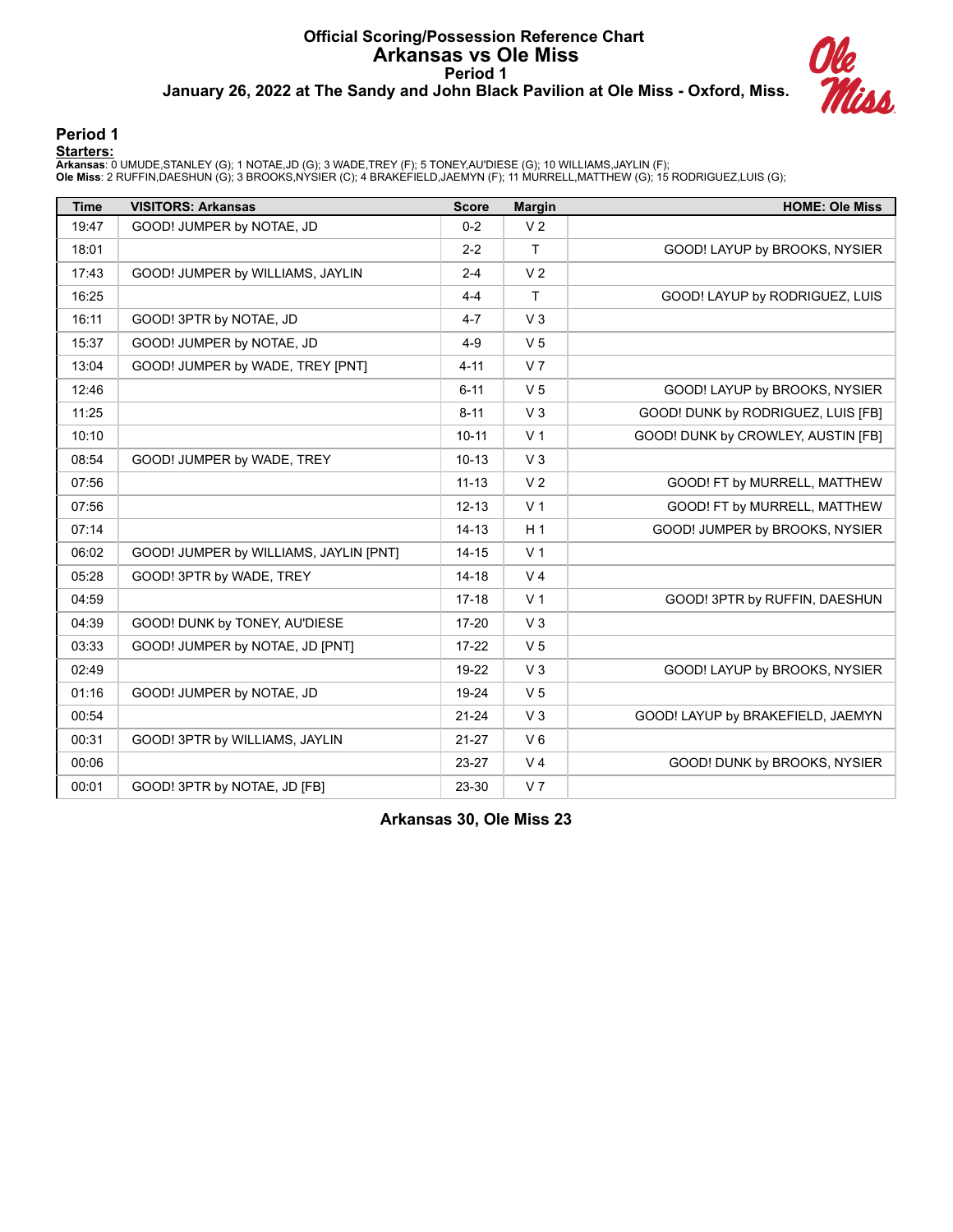# **Official Scoring/Possession Reference Chart Arkansas vs Ole Miss Period 2 January 26, 2022 at The Sandy and John Black Pavilion at Ole Miss - Oxford, Miss.**



#### **Period 2**

#### **Starters:**

**Arkansas**: 0 UMUDE,STANLEY (G); 1 NOTAE,JD (G); 3 WADE,TREY (F); 5 TONEY,AU'DIESE (G); 10 WILLIAMS,JAYLIN (F);<br>**Ole Miss**: 2 RUFFIN,DAESHUN (G); 3 BROOKS,NYSIER (C); 4 BRAKEFIELD,JAEMYN (F); 11 MURRELL,MATTHEW (G); 15 ROD

| <b>Time</b> | <b>VISITORS: Arkansas</b>       | <b>Score</b> | <b>Margin</b>   | <b>HOME: Ole Miss</b>                |
|-------------|---------------------------------|--------------|-----------------|--------------------------------------|
| 19:14       |                                 | 26-30        | V <sub>4</sub>  | GOOD! 3PTR by BRAKEFIELD, JAEMYN     |
| 18:23       |                                 | 28-30        | V <sub>2</sub>  | GOOD! LAYUP by RUFFIN, DAESHUN       |
| 18:22       |                                 | 29-30        | V <sub>1</sub>  | GOOD! FT by RUFFIN, DAESHUN          |
| 17:27       | GOOD! FT by TONEY, AU'DIESE     | 29-31        | V <sub>2</sub>  |                                      |
| 17:27       | GOOD! FT by TONEY, AU'DIESE     | 29-32        | $V_3$           |                                      |
| 16:34       | GOOD! 3PTR by NOTAE, JD         | 29-35        | $V_6$           |                                      |
| 16:23       |                                 | 30-35        | V <sub>5</sub>  | GOOD! FT by RUFFIN, DAESHUN          |
| 16:23       |                                 | 31-35        | V <sub>4</sub>  | GOOD! FT by RUFFIN, DAESHUN          |
| 16:10       | GOOD! LAYUP by JOHNSON, KAMANI  | 31-37        | $V_6$           |                                      |
| 15:32       |                                 | 34-37        | $V_3$           | GOOD! 3PTR by MURRELL, MATTHEW       |
| 15:18       | GOOD! DUNK by TONEY, AU'DIESE   | 34-39        | V <sub>5</sub>  |                                      |
| 13:48       |                                 | 36-39        | $V_3$           | GOOD! LAYUP by FAGAN, TYE            |
| 13:00       | GOOD! LAYUP by WADE, TREY [FB]  | 36-41        | V <sub>5</sub>  |                                      |
| 11:51       |                                 | $37 - 41$    | V <sub>4</sub>  | GOOD! FT by FAGAN, TYE               |
| 11:51       |                                 | 38-41        | V <sub>3</sub>  | GOOD! FT by FAGAN, TYE               |
| 11:26       | GOOD! JUMPER by NOTAE, JD       | 38-43        | V <sub>5</sub>  |                                      |
| 09:53       |                                 | 40-43        | $V_3$           | GOOD! JUMPER by FAGAN, TYE [PNT]     |
| 09:37       | GOOD! 3PTR by WADE, TREY        | 40-46        | $V_6$           |                                      |
| 08:47       | GOOD! LAYUP by WILLIAMS, JAYLIN | 40-48        | V8              |                                      |
| 06:34       | GOOD! 3PTR by WILLIAMS, JAYLIN  | 40-51        | V <sub>11</sub> |                                      |
| 04:56       | GOOD! LAYUP by WILLIAMS, JAYLIN | 40-53        | V <sub>13</sub> |                                      |
| 04:26       | GOOD! 3PTR by NOTAE, JD         | 40-56        | V <sub>16</sub> |                                      |
| 04:05       |                                 | 41-56        | V <sub>15</sub> | GOOD! FT by RUFFIN, DAESHUN          |
| 04:05       |                                 | 42-56        | V <sub>14</sub> | GOOD! FT by RUFFIN, DAESHUN          |
| 03:41       | GOOD! JUMPER by NOTAE, JD [PNT] | 42-58        | V <sub>16</sub> |                                      |
| 03:24       |                                 | 44-58        | V <sub>14</sub> | GOOD! LAYUP by MURRELL, MATTHEW      |
| 02:01       |                                 | 45-58        | V <sub>13</sub> | GOOD! FT by FAGAN, TYE               |
| 02:01       |                                 | 46-58        | V <sub>12</sub> | GOOD! FT by FAGAN, TYE               |
| 01:35       |                                 | 48-58        | $V$ 10          | GOOD! LAYUP by MURRELL, MATTHEW [FB] |
| 01:23       | GOOD! FT by WILLIAMS, JAYLIN    | 48-59        | V <sub>11</sub> |                                      |
| 01:23       | GOOD! FT by WILLIAMS, JAYLIN    | 48-60        | V <sub>12</sub> |                                      |
| 01:16       |                                 | 49-60        | $V$ 11          | GOOD! FT by FAGAN, TYE               |
| 01:16       |                                 | 50-60        | $V$ 10          | GOOD! FT by FAGAN, TYE               |
| 00:56       |                                 | 52-60        | V8              | GOOD! LAYUP by MURRELL, MATTHEW      |
| 00:49       | GOOD! FT by WILLIAMS, JAYLIN    | 52-61        | V <sub>9</sub>  |                                      |
| 00:49       | GOOD! FT by WILLIAMS, JAYLIN    | 52-62        | $V$ 10          |                                      |
| 00:43       |                                 | 55-62        | V <sub>7</sub>  | GOOD! 3PTR by MURRELL, MATTHEW       |
| 00:36       | GOOD! FT by NOTAE, JD           | 55-63        | V8              |                                      |
| 00:21       | GOOD! FT by TONEY, AU'DIESE     | 55-64        | V <sub>9</sub>  |                                      |

**Arkansas 64, Ole Miss 55**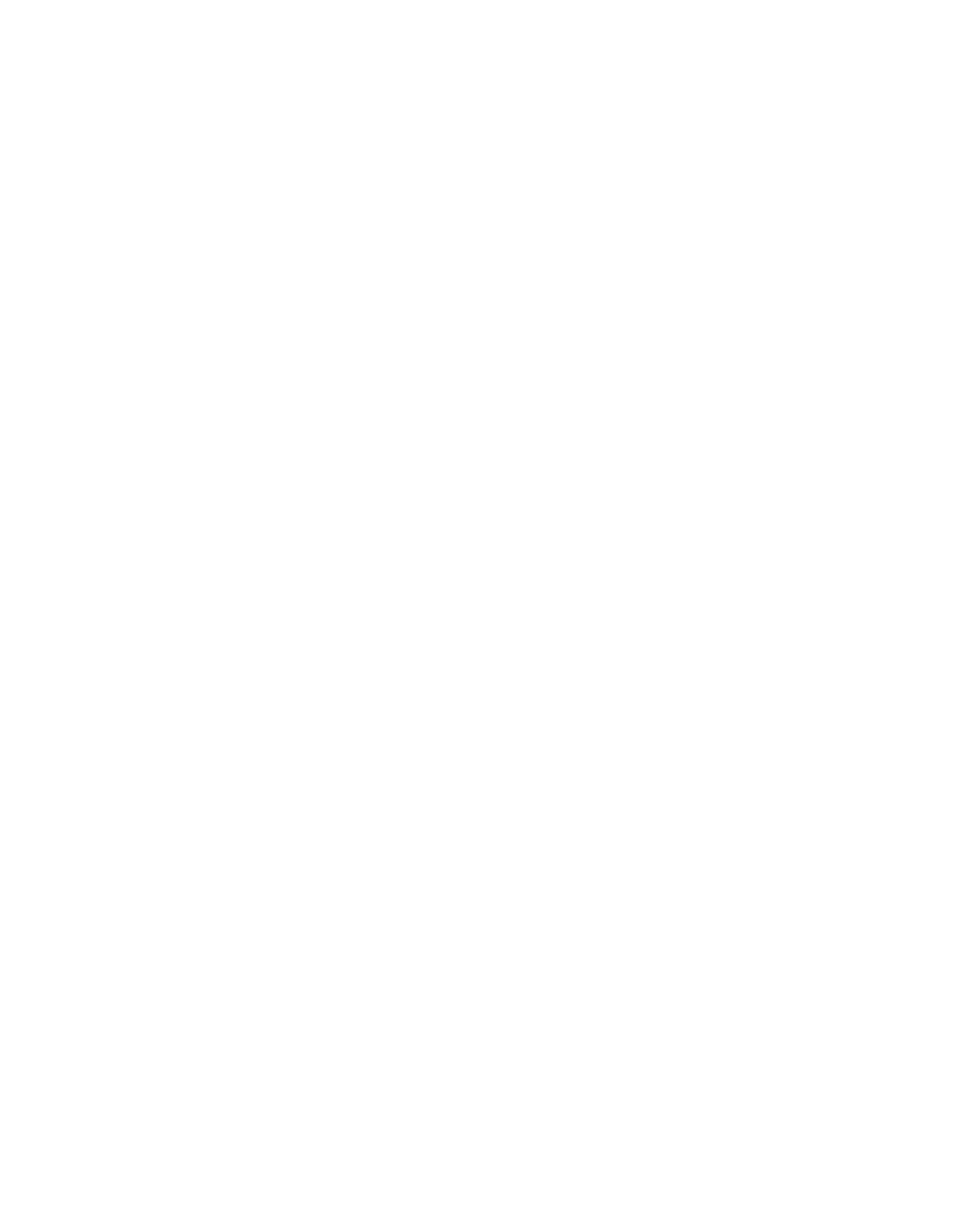## **Official Substitutions Log Arkansas vs Ole Miss Period 1 January 26, 2022 at The Sandy and John Black Pavilion at Ole Miss - Oxford, Miss.**



| <b>VISITORS: Arkansas</b>    | <b>Time</b> | <b>Score</b> | <b>HOME: Ole Miss</b>       |
|------------------------------|-------------|--------------|-----------------------------|
| 0 UMUDE.STANLEY              |             |              | 2 RUFFIN, DAESHUN           |
| 1 NOTAE, JD                  |             |              | 3 BROOKS, NYSIER            |
| 3 WADE, TREY                 |             |              | 4 BRAKEFIELD, JAEMYN        |
| 5 TONEY, AU'DIESE            |             |              | 11 MURRELL, MATTHEW         |
| 10 WILLIAMS, JAYLIN          |             |              | 15 RODRIGUEZ, LUIS          |
|                              | 14:24       | $9 - 4$      | SUB OUT: RUFFIN, DAESHUN    |
|                              | 14:24       |              | SUB IN: CROWLEY, AUSTIN     |
| SUB OUT: 1 NOTAE, JD         | 14:24       |              |                             |
| SUB IN: 4 DAVIS, DAVONTE     | 14:24       |              |                             |
|                              | 11:55       | $11 - 6$     | SUB OUT: BROOKS, NYSIER     |
|                              | 11:55       |              | SUB OUT: BRAKEFIELD, JAEMYN |
|                              | 11:55       |              | SUB IN: FAGAN, TYE          |
|                              | 11:55       |              | SUB IN: HUNTER, SAMMY       |
| SUB OUT: 0 UMUDE, STANLEY    | 11:55       |              |                             |
| SUB OUT: 3 WADE, TREY        | 11:55       |              |                             |
| SUB IN: 1 NOTAE, JD          | 11:55       |              |                             |
| SUB IN: 20 JOHNSON, KAMANI   | 11:55       |              |                             |
| SUB OUT: 10 WILLIAMS, JAYLIN | 11:35       | $11 - 6$     |                             |
| SUB IN: 3 WADE, TREY         | 11:35       |              |                             |
|                              | 10:39       | $11 - 8$     | SUB OUT: RODRIGUEZ, LUIS    |
|                              | 10:39       |              | SUB IN: RUFFIN, DAESHUN     |
| SUB OUT: 5 TONEY, AU'DIESE   | 10:39       |              |                             |
| SUB IN: 11 LYKES, CHRIS      | 10:39       |              |                             |
|                              | 09:38       | $11 - 10$    | SUB OUT: MURRELL, MATTHEW   |
|                              | 09:38       |              | SUB IN: BROOKS, NYSIER      |
| SUB OUT: 11 LYKES, CHRIS     | 09:38       |              |                             |
| SUB OUT: 20 JOHNSON, KAMANI  | 09:38       |              |                             |
| SUB IN: 5 TONEY, AU'DIESE    | 09:38       |              |                             |
| SUB IN: 10 WILLIAMS, JAYLIN  | 09:38       |              |                             |
|                              | 08:33       | $13 - 10$    | SUB OUT: CROWLEY, AUSTIN    |
|                              | 08:33       |              | SUB OUT: HUNTER, SAMMY      |
|                              | 08:33       |              | SUB IN: BRAKEFIELD, JAEMYN  |
|                              | 08:33       |              | SUB IN: MURRELL, MATTHEW    |
| SUB OUT: 5 TONEY.AU'DIESE    | 07:56       | $13 - 11$    |                             |
| SUB IN: 0 UMUDE, STANLEY     | 07:56       |              |                             |
|                              | 05:40       | $15 - 14$    | SUB OUT: BROOKS, NYSIER     |
|                              | 05:40       |              | SUB OUT: FAGAN, TYE         |
|                              | 05:40       |              | SUB IN: RODRIGUEZ, LUIS     |
|                              | 05:40       |              | SUB IN: HUNTER, SAMMY       |
| SUB OUT: 4 DAVIS, DAVONTE    | 05:40       |              |                             |
| SUB IN: 5 TONEY, AU'DIESE    | 05:40       |              |                             |
|                              | 03:12       | $22 - 17$    | SUB OUT: RUFFIN, DAESHUN    |
|                              | 03:12       |              | SUB OUT: HUNTER, SAMMY      |
|                              | 03:12       |              | SUB IN: CROWLEY, AUSTIN     |
|                              | 03:12       |              | SUB IN: BROOKS, NYSIER      |
| SUB OUT: 0 UMUDE, STANLEY    | 03:12       |              |                             |
| SUB IN: 20 JOHNSON, KAMANI   | 03:12       |              |                             |
|                              |             |              |                             |

**Arkansas 30, Ole Miss 23**